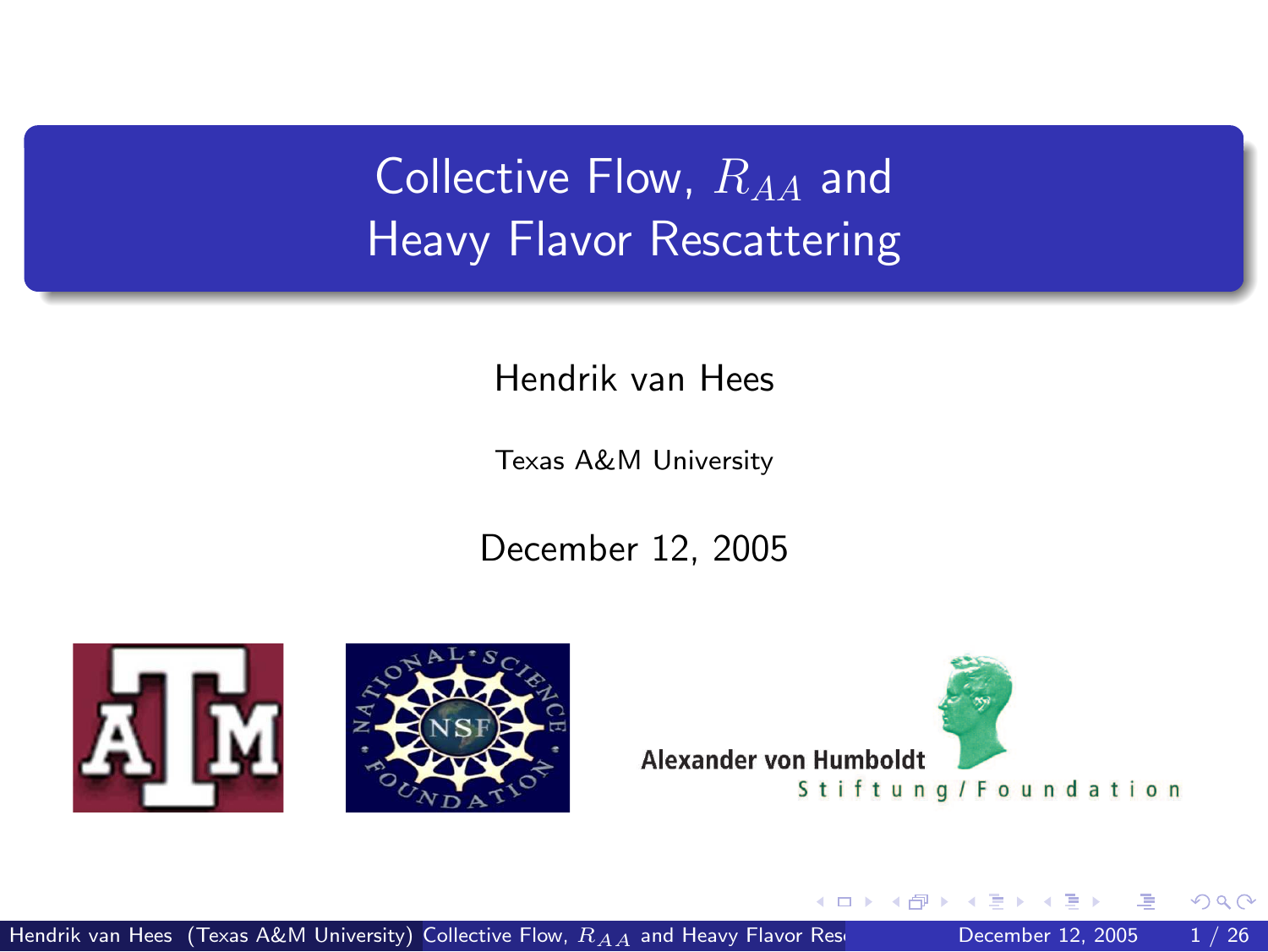## **Outline**

#### [Open Charm and Bottom](#page-2-0)

- **•** [Motivation](#page-2-0)
- [Chiral Heavy-Quark Model](#page-5-0)
- [Heavy-quark rescattering in QGP](#page-10-0)
- [Non-photonic](#page-17-0)  $e^\pm$  Observables:  $v_2$  and  $R_{AA}$
- **[Conclusions and Outlook I](#page-22-0)**

### 2 [Bottomonia at RHIC](#page-24-0)

- **•** [Dissociation Cross Sections](#page-27-0)
- [Rate Equation](#page-29-0)
- Υ vs.  $J/\psi$  [at RHIC](#page-30-0)
- **[Conclusions and Outlook II](#page-31-0)**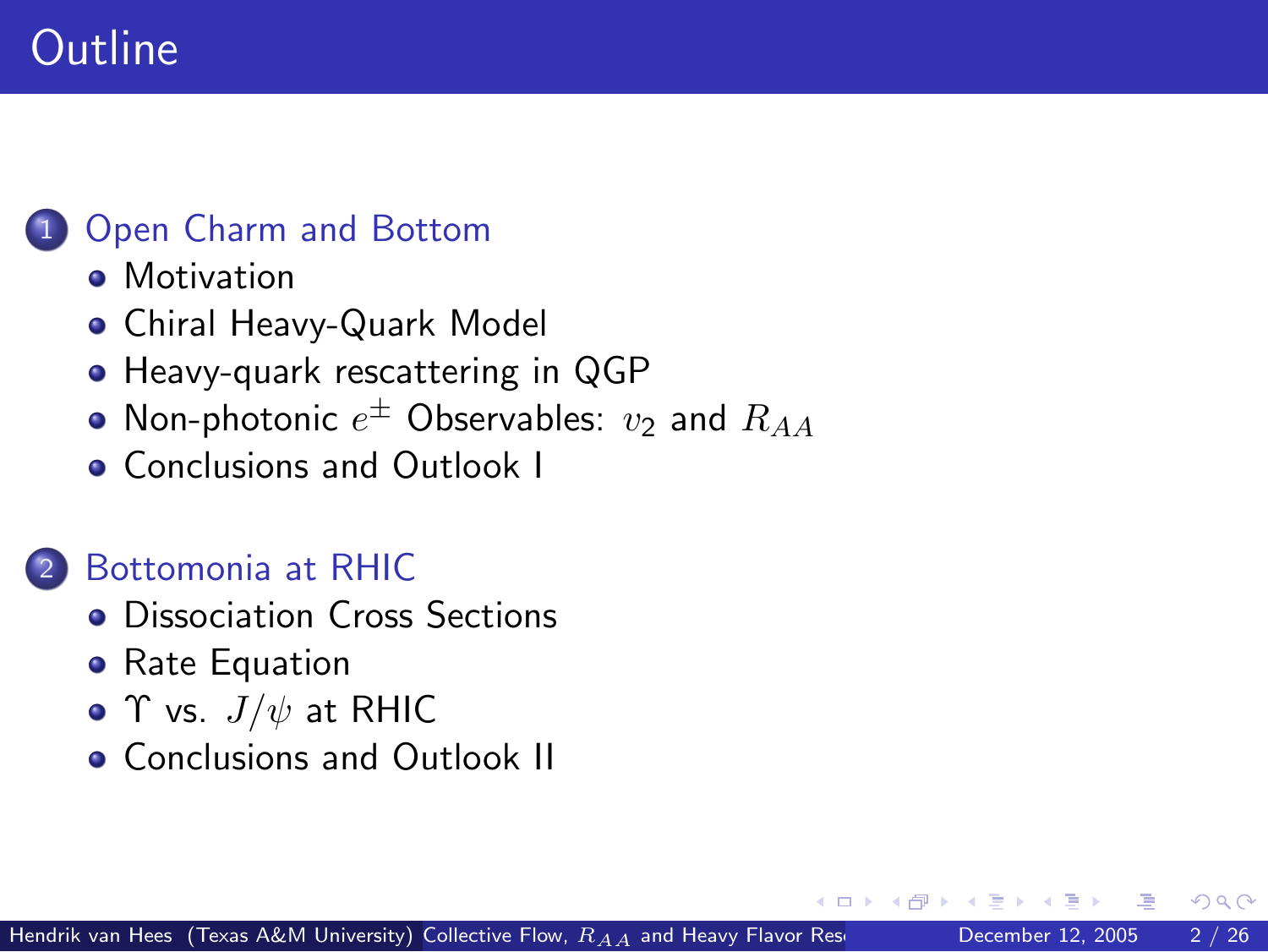- Measured  $p_T$  spectra and  $v_2$  of non-photonic single electrons
- <span id="page-2-0"></span>coalescence model describes data under assumption of thermalized c quarks, flowing with the bulk medium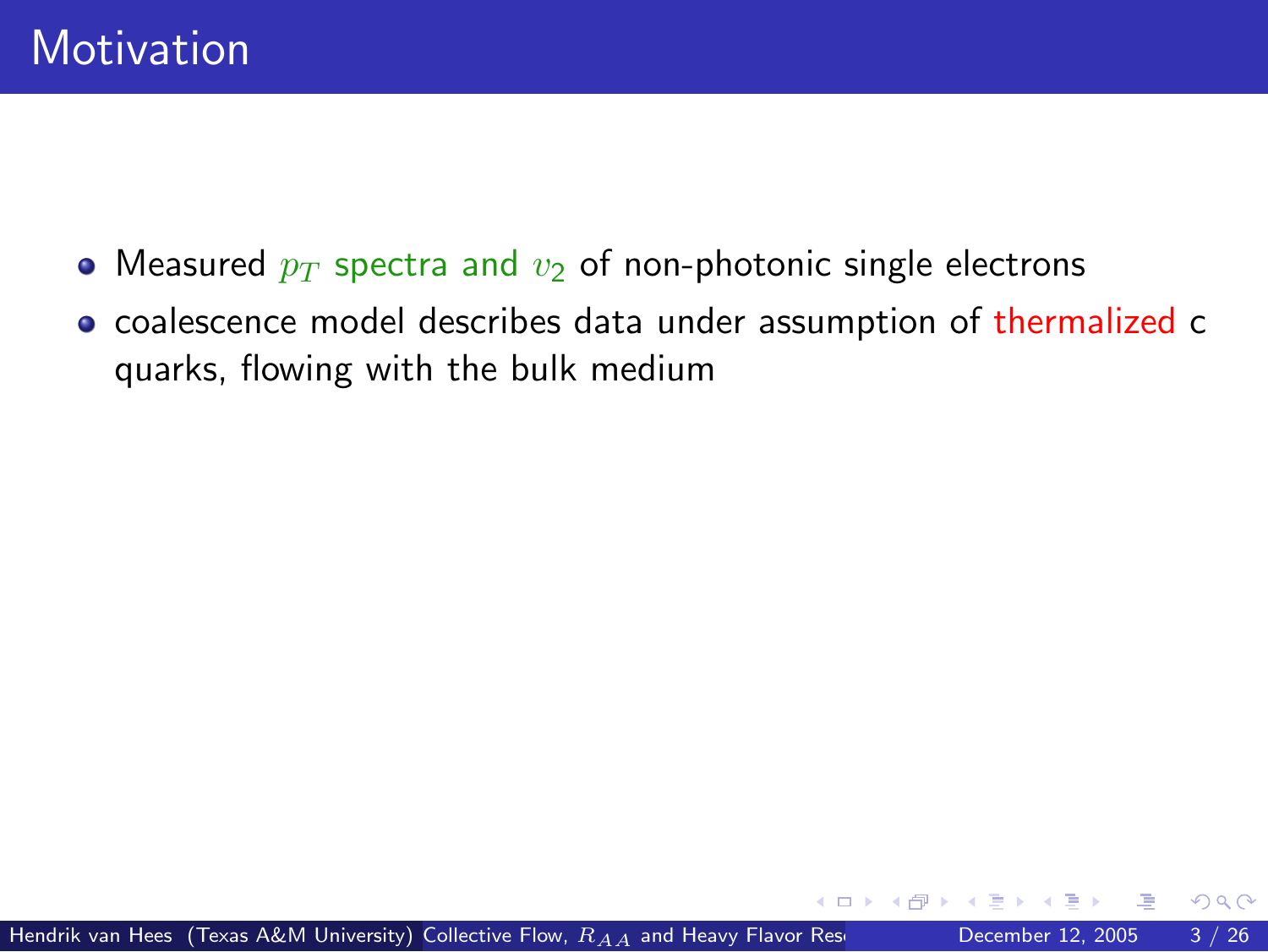- Measured  $p_T$  spectra and  $v_2$  of non-photonic single electrons
- coalescence model describes data under assumption of thermalized c quarks, flowing with the bulk medium
- What is the underlying microscopic mechanism for thermalization?
	- pQCD elastic HQ scattering: need unrealistically large  $\alpha_s$ [Moore, Teaney '04]
	- Gluon-radiative energy loss: need to enhance transport coefficient  $\hat{q}$  by large factor [Armesto et al '05]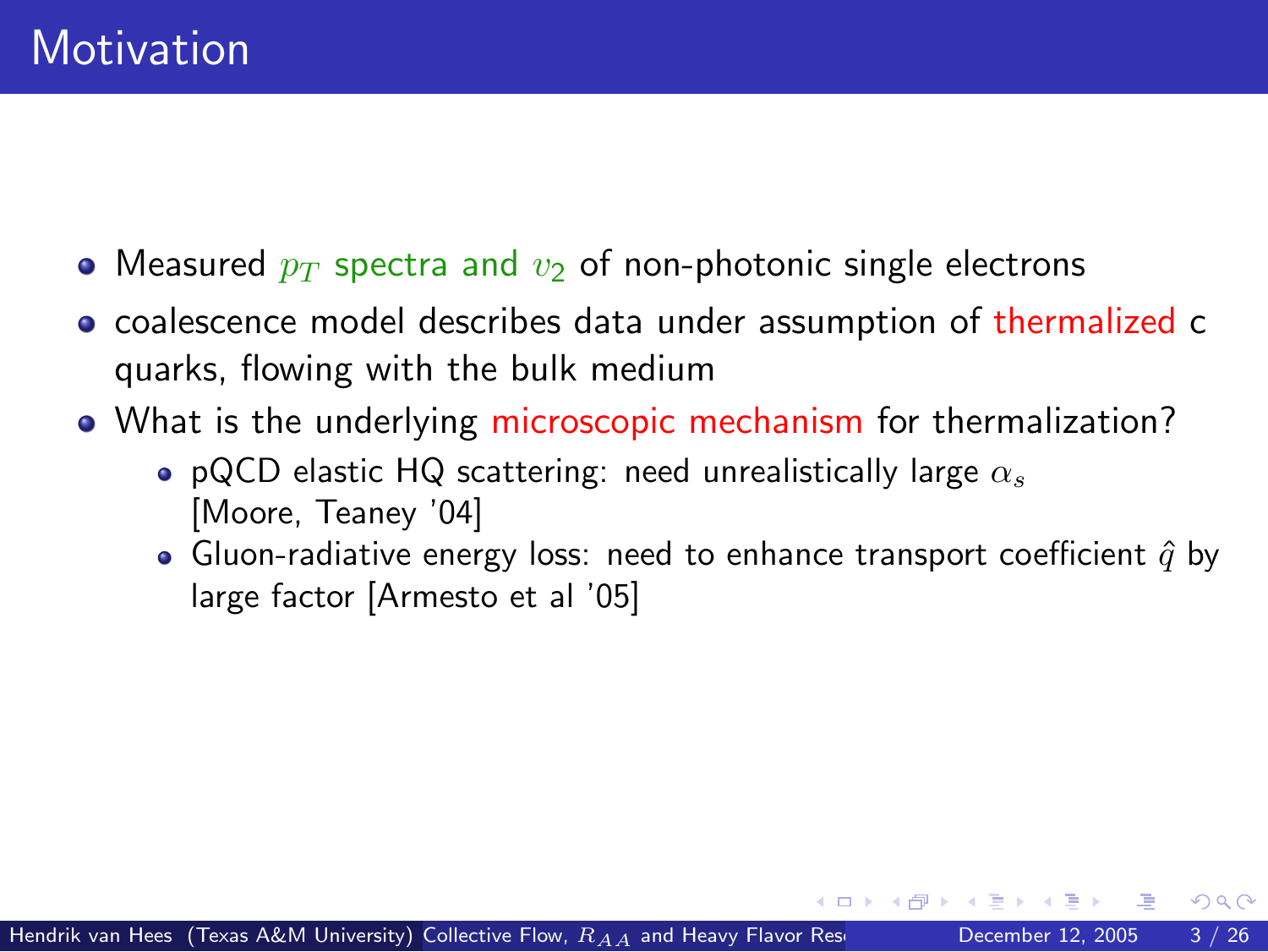- Measured  $p_T$  spectra and  $v_2$  of non-photonic single electrons
- coalescence model describes data under assumption of thermalized c quarks, flowing with the bulk medium
- What is the underlying microscopic mechanism for thermalization?
	- pQCD elastic HQ scattering: need unrealistically large  $\alpha_s$ [Moore, Teaney '04]
	- Gluon-radiative energy loss: need to enhance transport coefficient  $\hat{q}$  by large factor [Armesto et al '05]
- Assumption: survival of  $D$  and  $B$ -meson resonances in the sQGP
- **•** facilitates elastic heavy-quark rescattering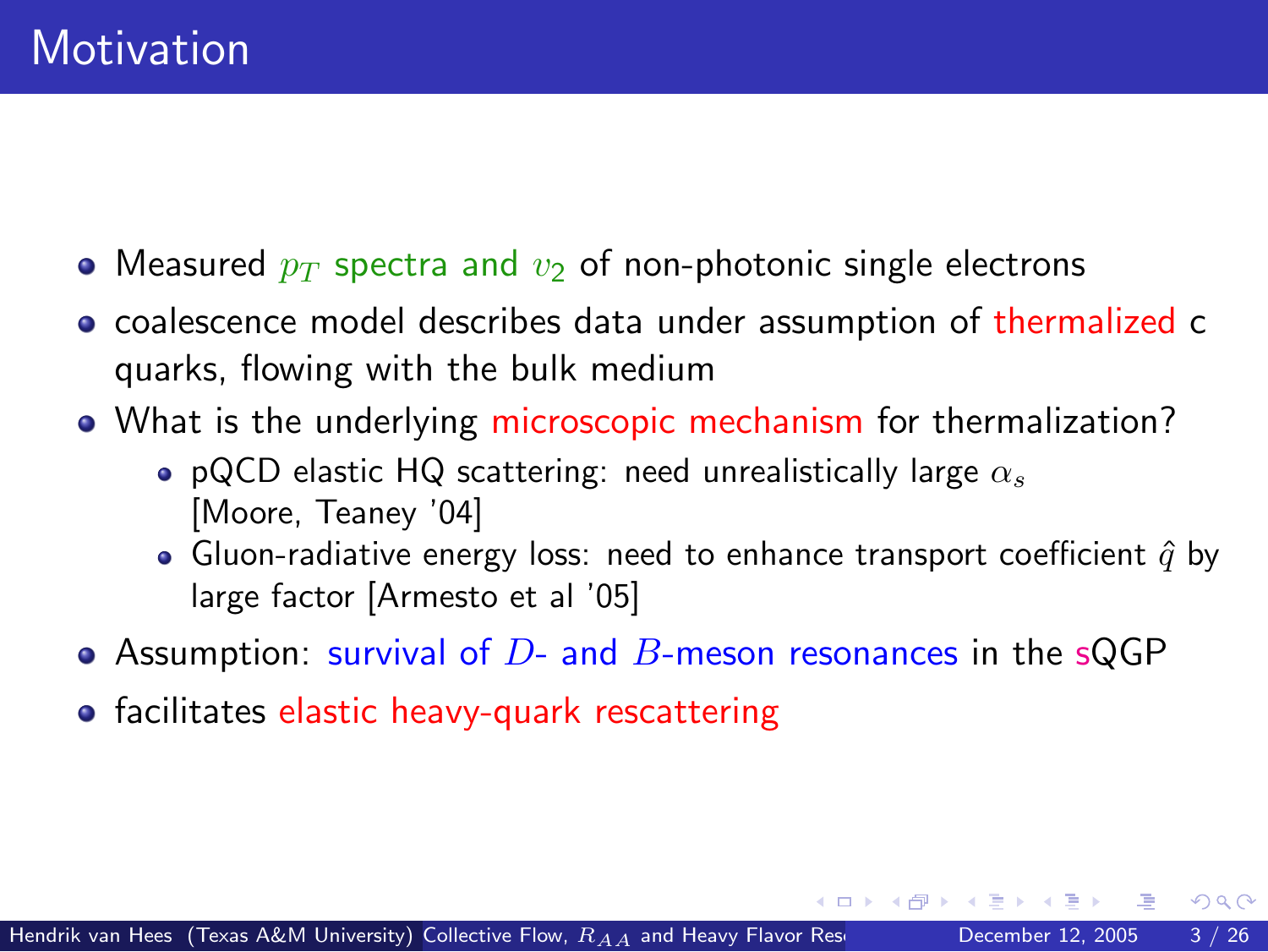• Chiral symmetry  $SU_V(2) \otimes SU_A(2)$  in light-quark sector of QCD

$$
\mathscr{L}_{D}^{(0)} = \sum_{i=1}^{2} [(\partial_{\mu} \Phi_{i}^{\dagger})(\partial^{\mu} \Phi_{i}) - m_{D}^{2} \Phi_{i}^{\dagger} \Phi_{i}] + \text{massive (pseudo-)vectors } D^{*}
$$

 $\Phi_i$ : two doublets: pseudo-scalar  $\sim \binom{D^0}{D^+}$  and scalar  $\Phi_i^*$ : two doublets: vector  $\sim \binom{D^{0*}}{D^{-*}}$  and pseudo-vector  $\mathscr{L}^{(0)}_{qc} = \bar{q}\mathfrak{i}\partial\!\!\!/\, q + \bar{c}(\mathfrak{i}\partial\!\!\!/- m_c)c$ 

 $q$ : light-quark doublet  $\sim \binom{u}{d}$  $\binom{u}{d}$ 

 $\bullet$  c: singlet

<span id="page-5-0"></span>つへへ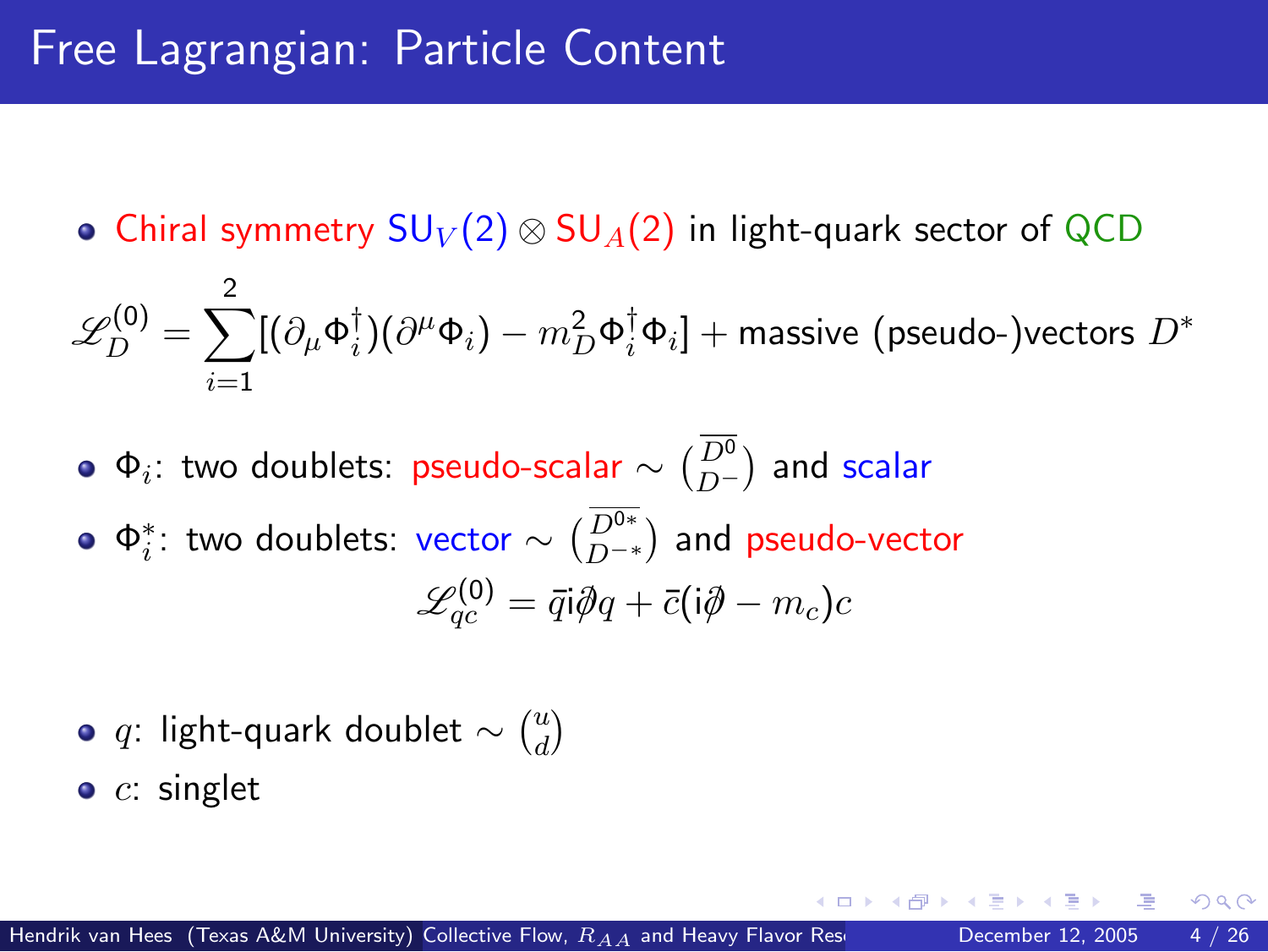- Interactions determined by chiral symmetry
- For transversality of vector mesons: heavy-quark effective theory vertices

$$
\mathcal{L}_{\text{int}} = -G_S \left( \bar{q} \frac{1+\rlap/v}{2} \Phi_1 c_v + \bar{q} \frac{1+\rlap/v}{2} i \gamma^5 \Phi_2 c_v + h.c. \right) \n- G_V \left( \bar{q} \frac{1+\rlap/v}{2} \gamma^\mu \Phi_{1\mu}^* c_v + \bar{q} \frac{1+\rlap/v}{2} i \gamma^\mu \gamma^5 \Phi_{2\mu}^* c_v + h.c. \right)
$$

- $\bullet$  v: four velocity of heavy quark
- in HQET: spin symmetry  $\Rightarrow G_S = G_V$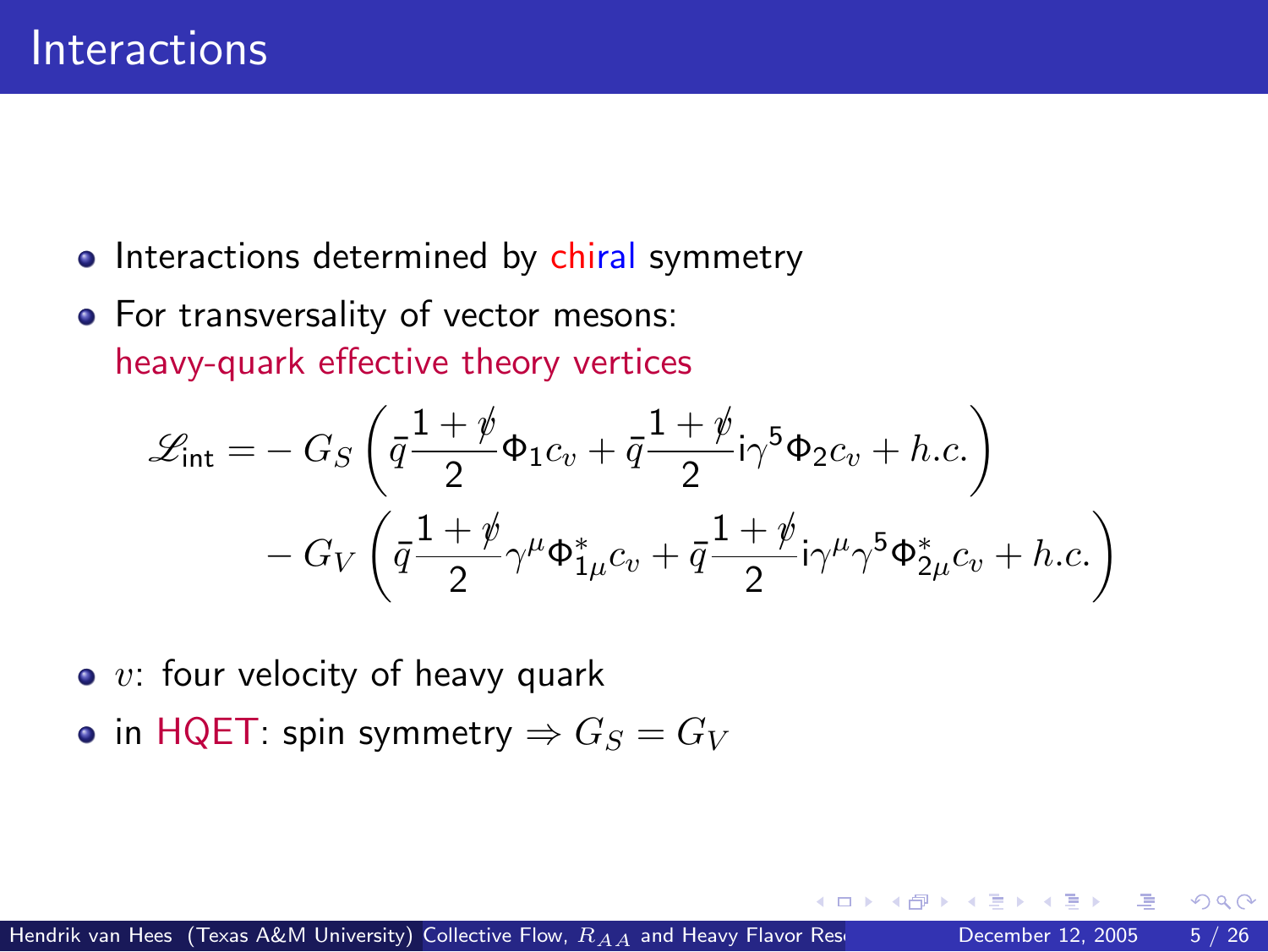### Resonance Scattering

• elastic heavy-light-(anti-)quark scattering



 $\bullet$  D- and B-meson like resonances in sQGP



**o** parameters

 $m_D = 2$  GeV,  $\Gamma_D = 0.4 \dots 0.75$  GeV  $m_B = 5$  GeV,  $\Gamma_B = 0.4 \dots 0.75$  GeV

Hendrik van Hees (Texas A&M University) Collective Flow,  $R_{A,A}$  [and Heavy Flavor Rescattering](#page-0-0) December 12, 2005 6 / 26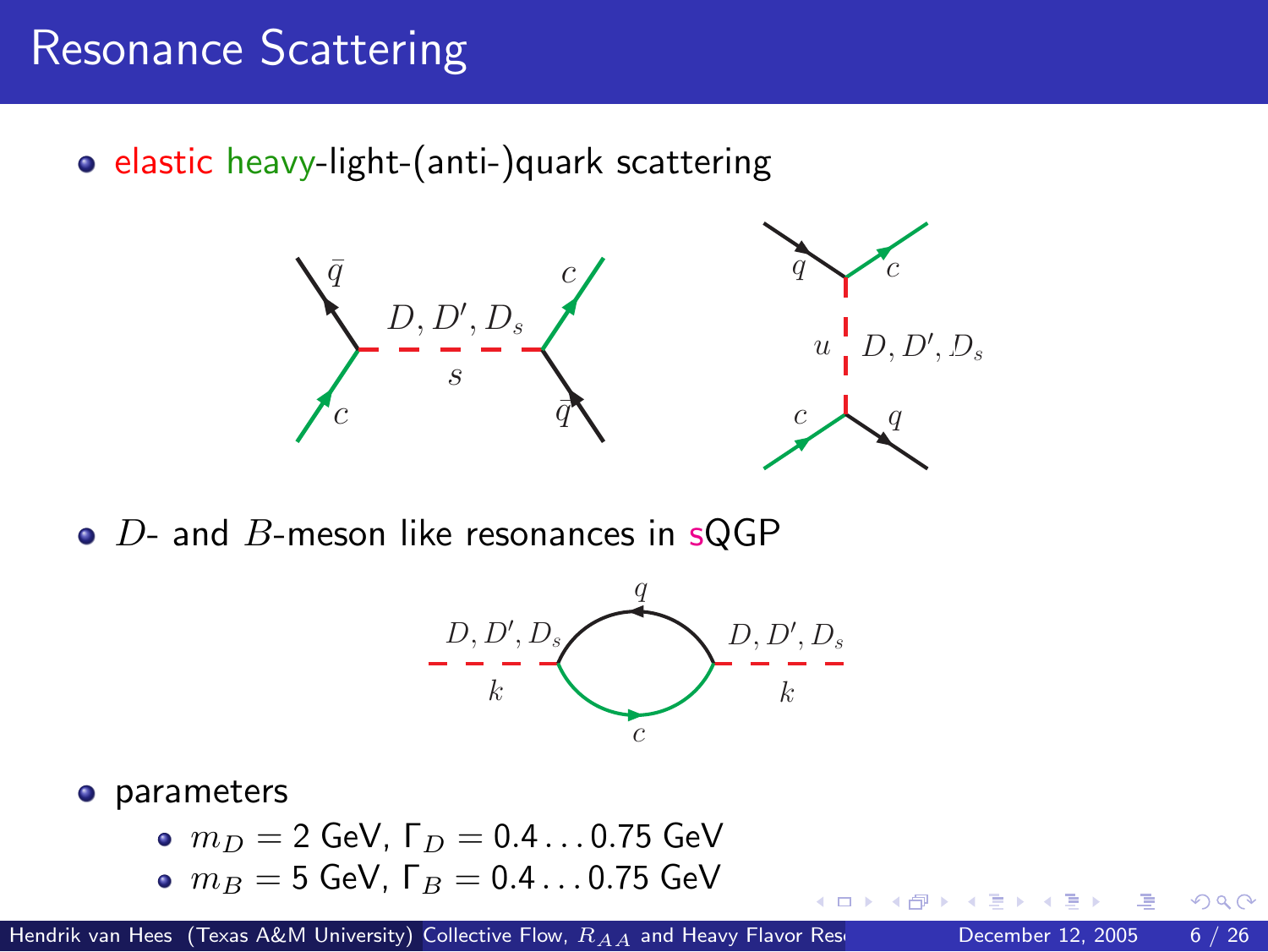## Contributions from pQCD

Lowest-order matrix elements (Combridge '79)





 $\bullet$  In-medium Debye-screening mass for *t*-channel gluon exchange:  $\mu_q = gT$ ,  $\alpha_s = 0.4$ 

つひひ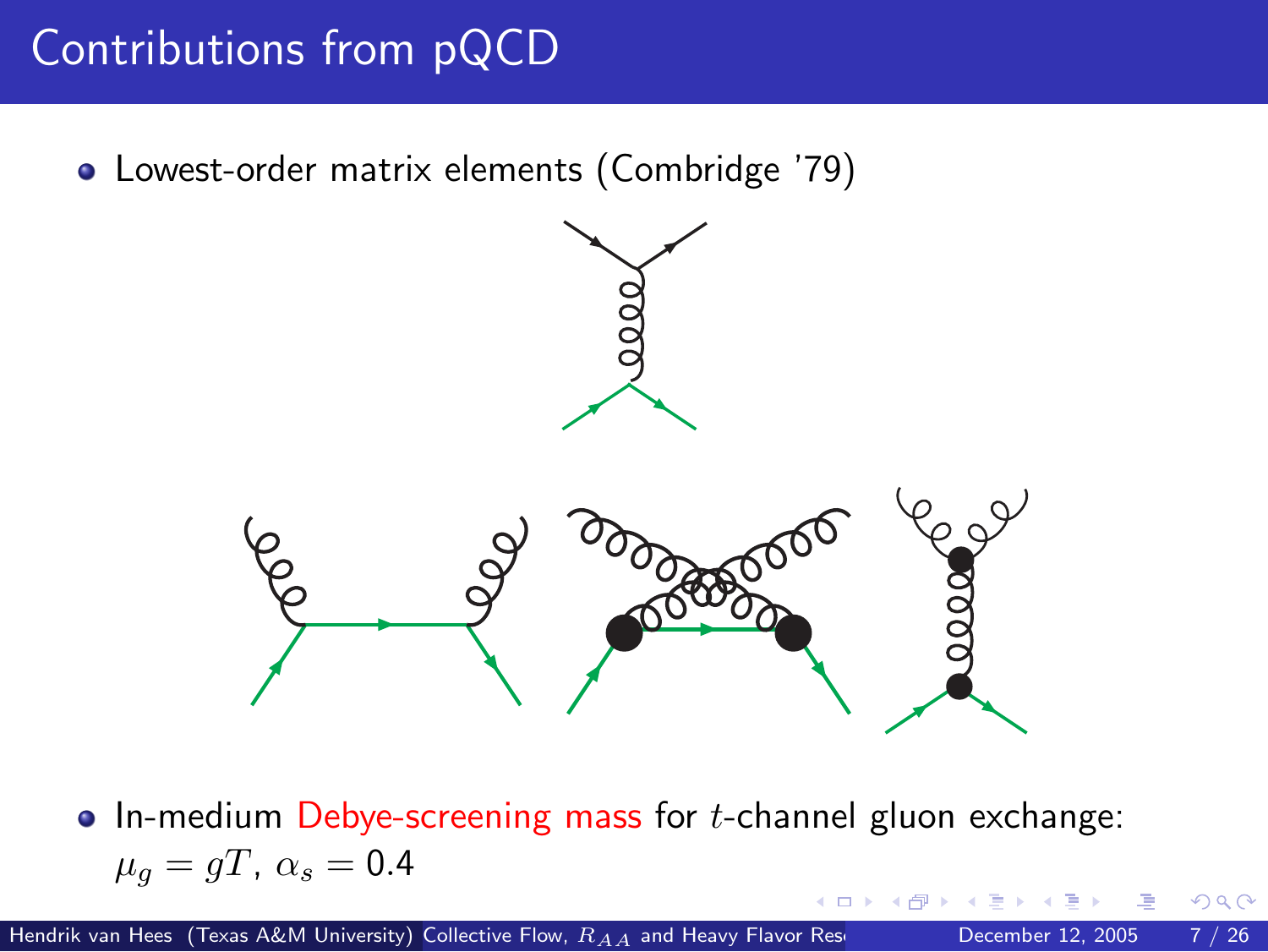### Cross sections



• total pQCD and resonance cross sections: comparable in size

- $\bullet$  BUT pQCD forward peaked  $\leftrightarrow$  resonance isotropic
- **•** resonance scattering more effective for friction and diffusion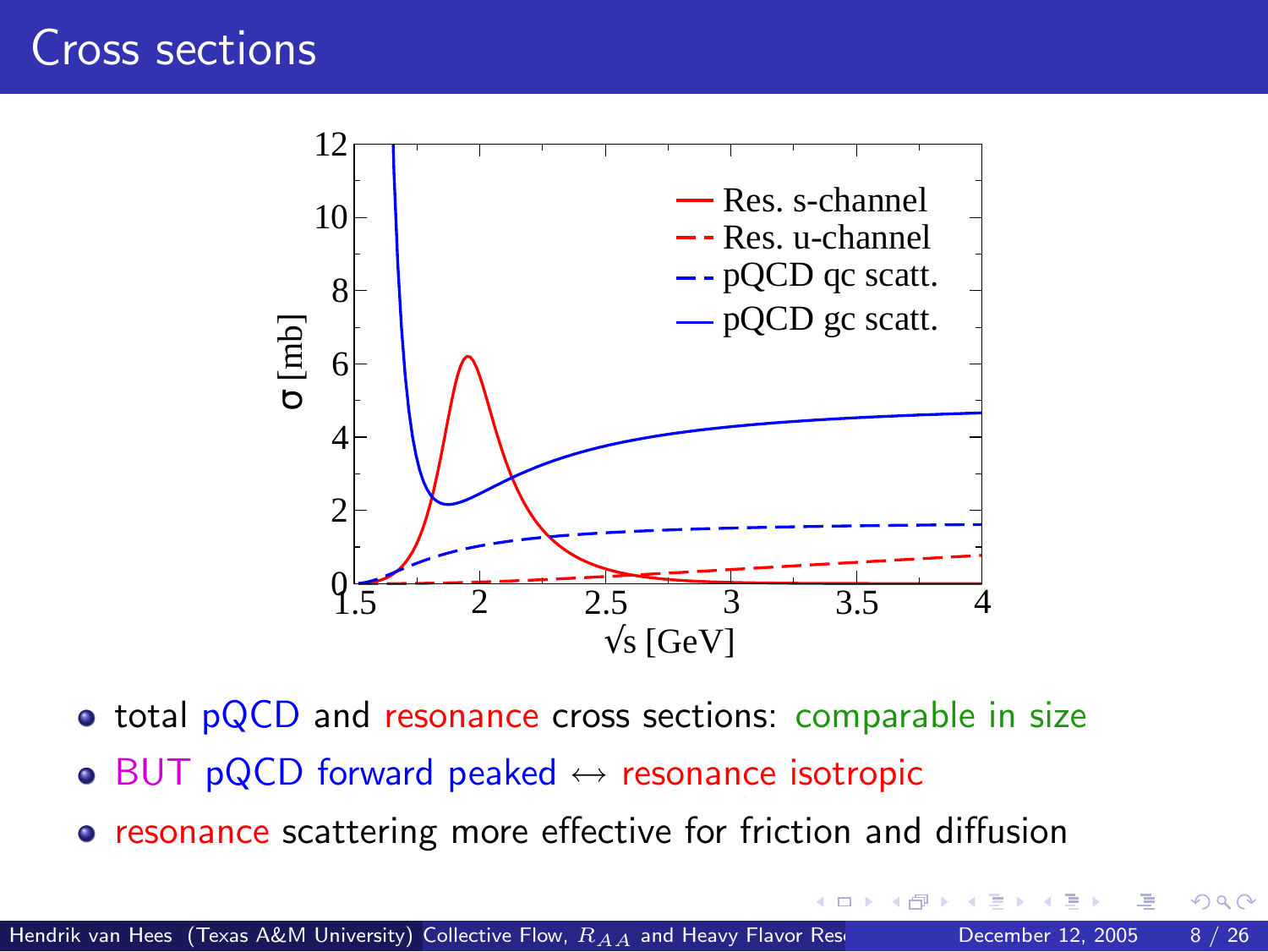$\bullet$  heavy particle (c,b quarks) in a heat bath of light particles (QGP)

<span id="page-10-0"></span>
$$
\frac{\partial f(t,\vec{p})}{\partial t} = \frac{\partial}{\partial p_i} \left[ p_i A(t,p) + \frac{\partial}{\partial p_j} B_{ij}(t,\vec{p}) \right] f(t,\vec{p})
$$

• Assumption: Relevant scattering processes are soft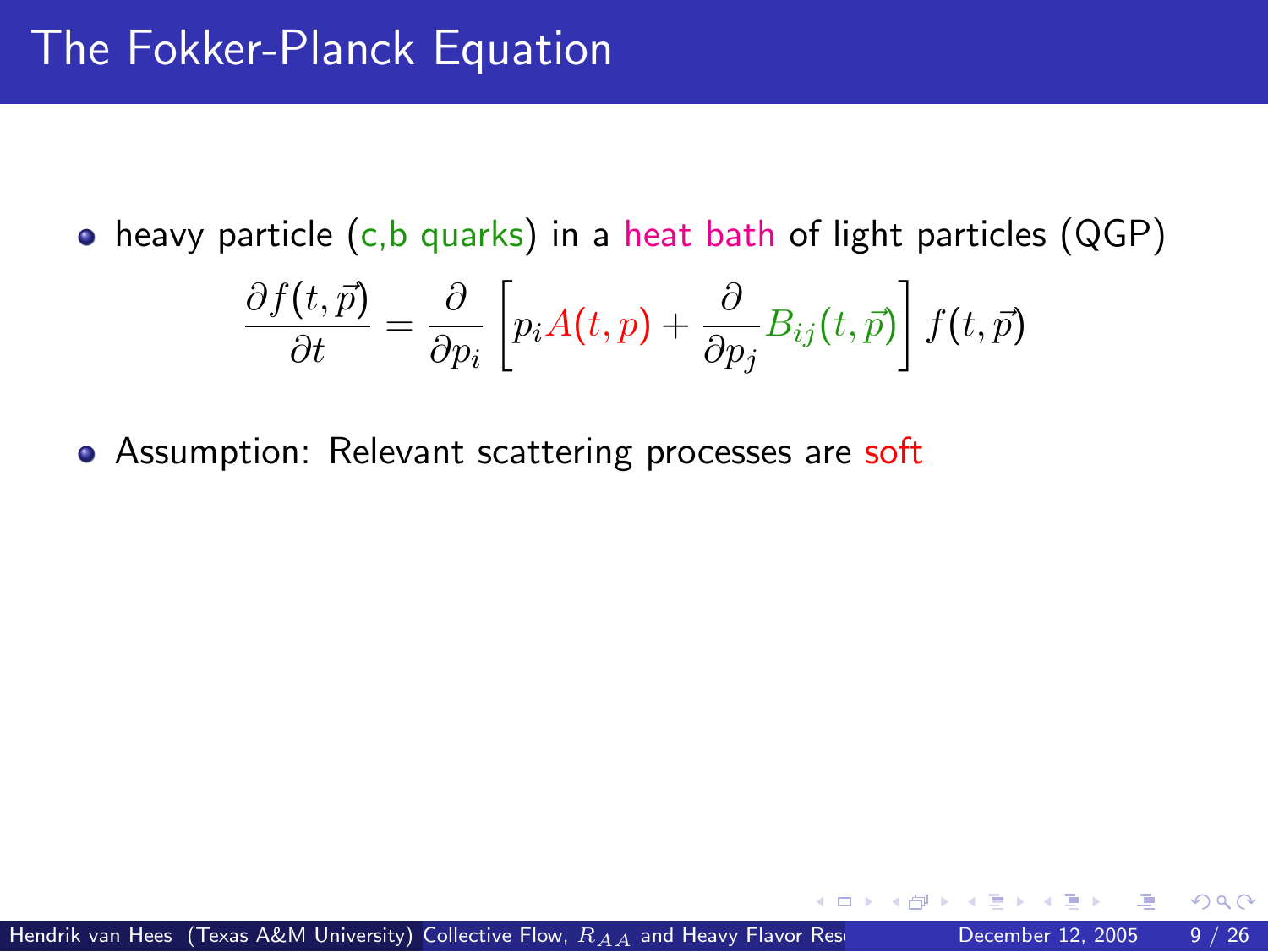$\bullet$  heavy particle (c,b quarks) in a heat bath of light particles (QGP)

$$
\frac{\partial f(t,\vec{p})}{\partial t} = \frac{\partial}{\partial p_i} \left[ p_i A(t,p) + \frac{\partial}{\partial p_j} B_{ij}(t,\vec{p}) \right] f(t,\vec{p})
$$

- Assumption: Relevant scattering processes are soft
- $\bullet$  A and  $B_{ij}$  given by averages with matrix elements (cross sections) from resonance model
- $\bullet$   $A(t, p)$  friction (drag) coefficient =  $1/\tau_{eq}$
- $\bullet$   $B_{ij}$ : time scale for momentum fluctuations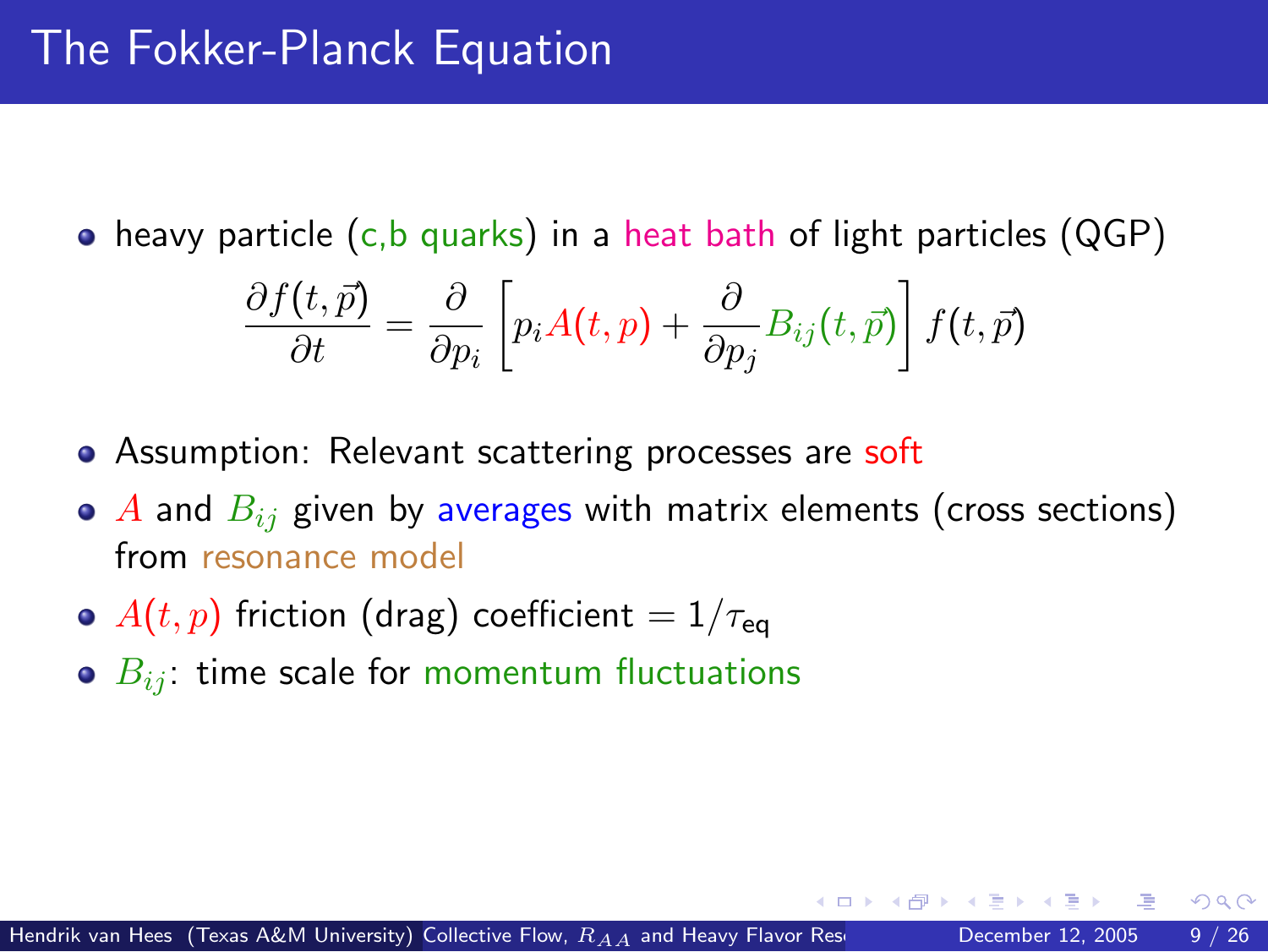$\bullet$  heavy particle (c,b quarks) in a heat bath of light particles (QGP)

$$
\frac{\partial f(t,\vec{p})}{\partial t} = \frac{\partial}{\partial p_i} \left[ p_i A(t,p) + \frac{\partial}{\partial p_j} B_{ij}(t,\vec{p}) \right] f(t,\vec{p})
$$

- Assumption: Relevant scattering processes are soft
- $\bullet$  A and  $B_{ij}$  given by averages with matrix elements (cross sections) from resonance model
- $\bullet$   $A(t, p)$  friction (drag) coefficient =  $1/\tau_{eq}$
- $\bullet$   $B_{ii}$ : time scale for momentum fluctuations
- to ensure correct equilibrium limit:  $B_1(t, p) = T(t)E_nA(t, p)$ (Einstein dissipation-fluctuation relation)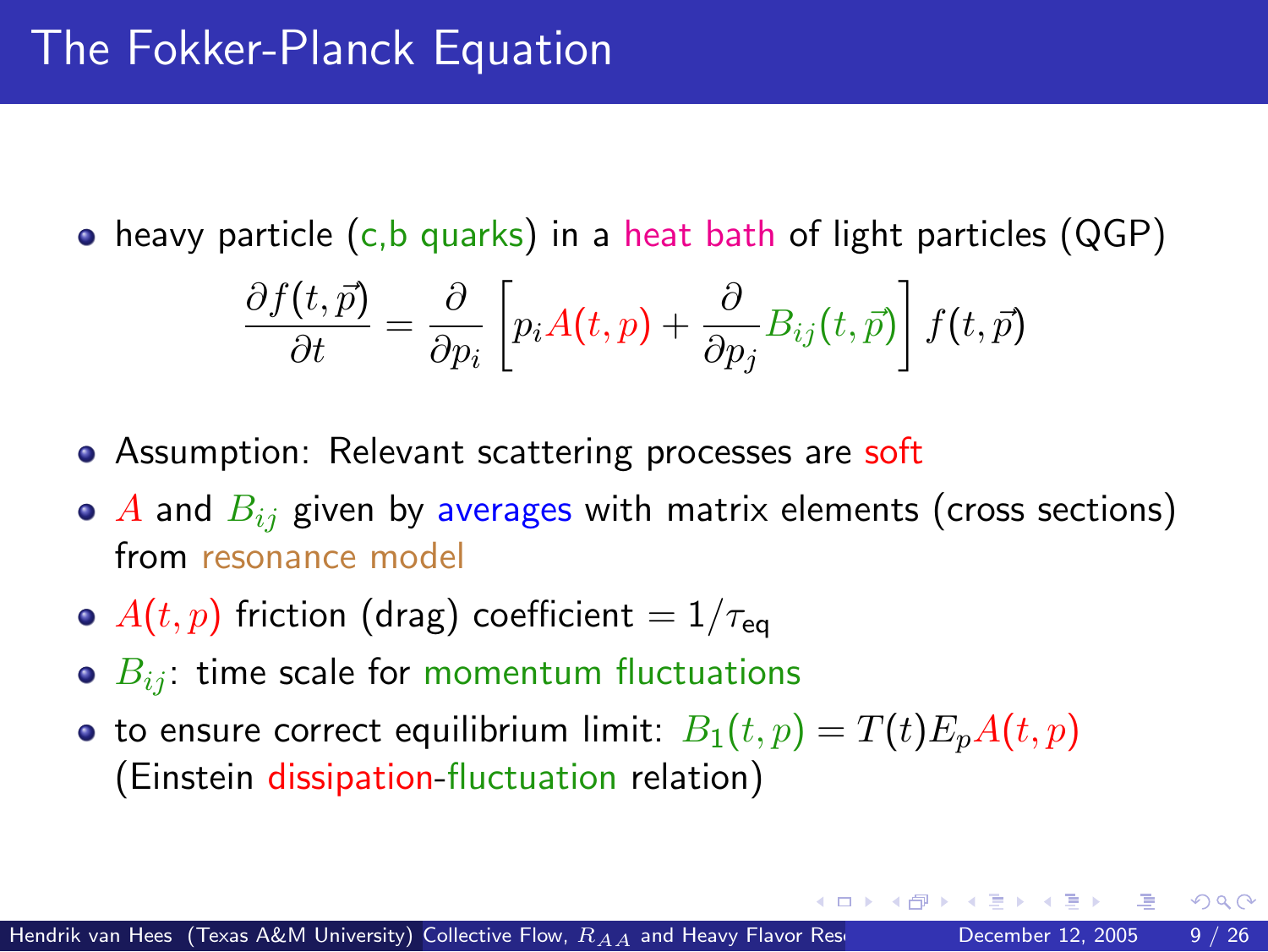### Drag and Diffusion: pQCD vs. resonance scattering

#### 3-momentum dependence



 $\Omega$ 

• resonance contributions factor  $\sim$  2...3 higher than pQCD!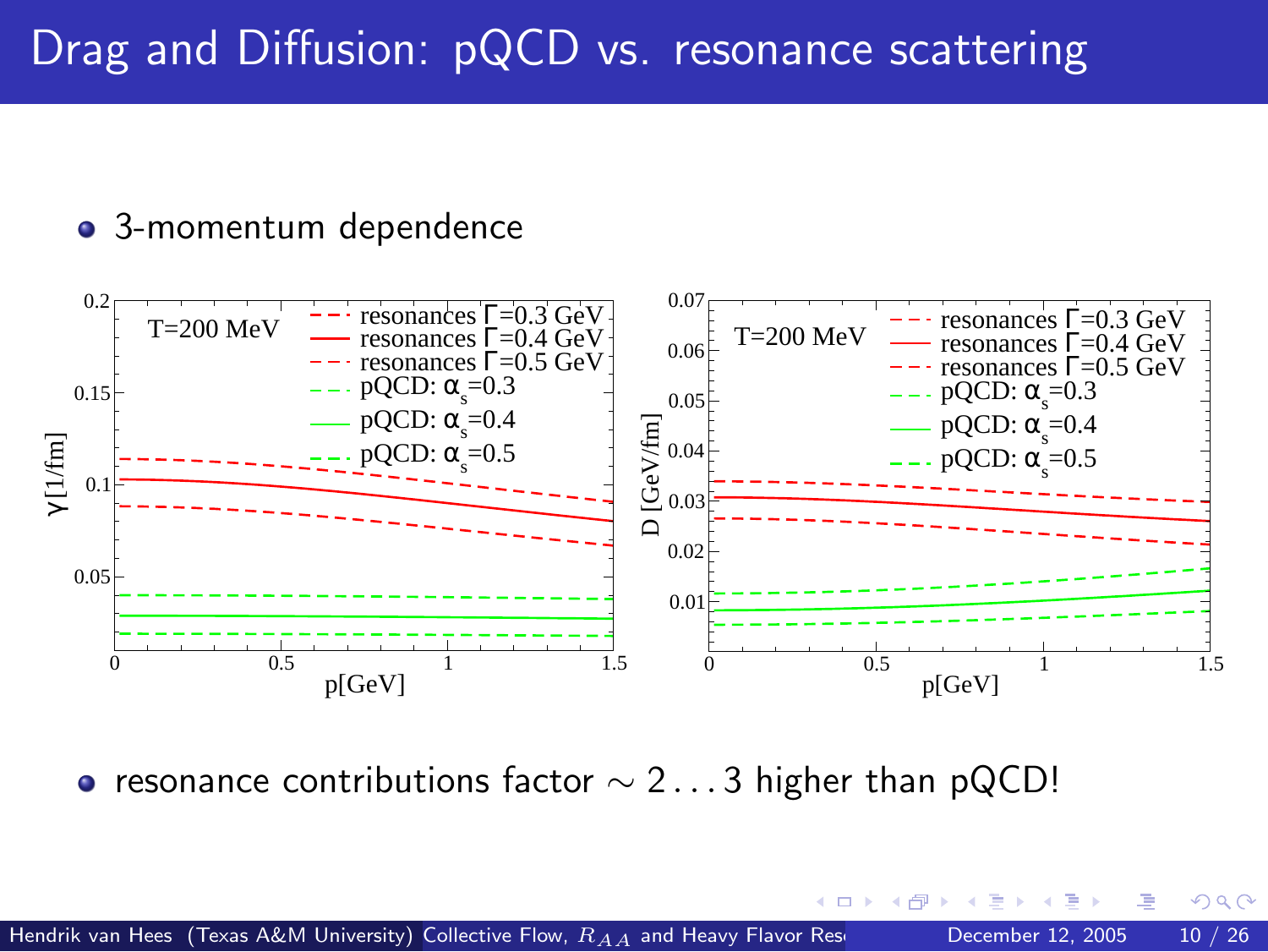### The Coefficients: pQCD vs. resonance scattering

#### **• Temperature dependence**



<span id="page-14-0"></span> $\Box$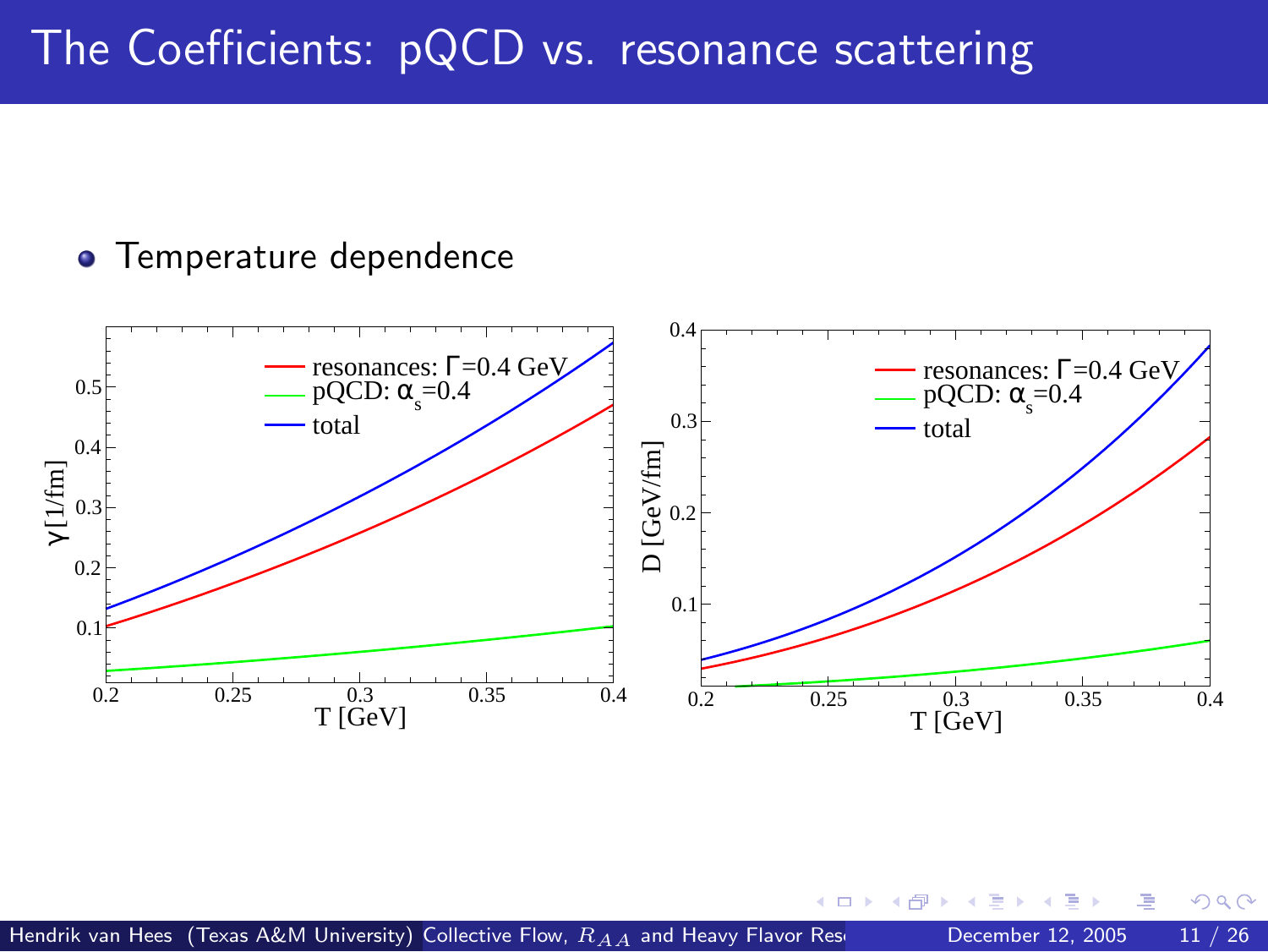### Time evolution of the fire ball

• Elliptic fire-ball parameterization fitted to hydrodynamical flow pattern [Kolb '00]

<span id="page-15-0"></span>
$$
V(t) = \pi(z_0 + v_z t)a(t)b(t), \quad a, b: \text{ half-axes of ellipse,}
$$
  

$$
v_{a,b} = v_{\infty}[1 - \exp(-\alpha t)] \mp \Delta v[1 - \exp(-\beta t)]
$$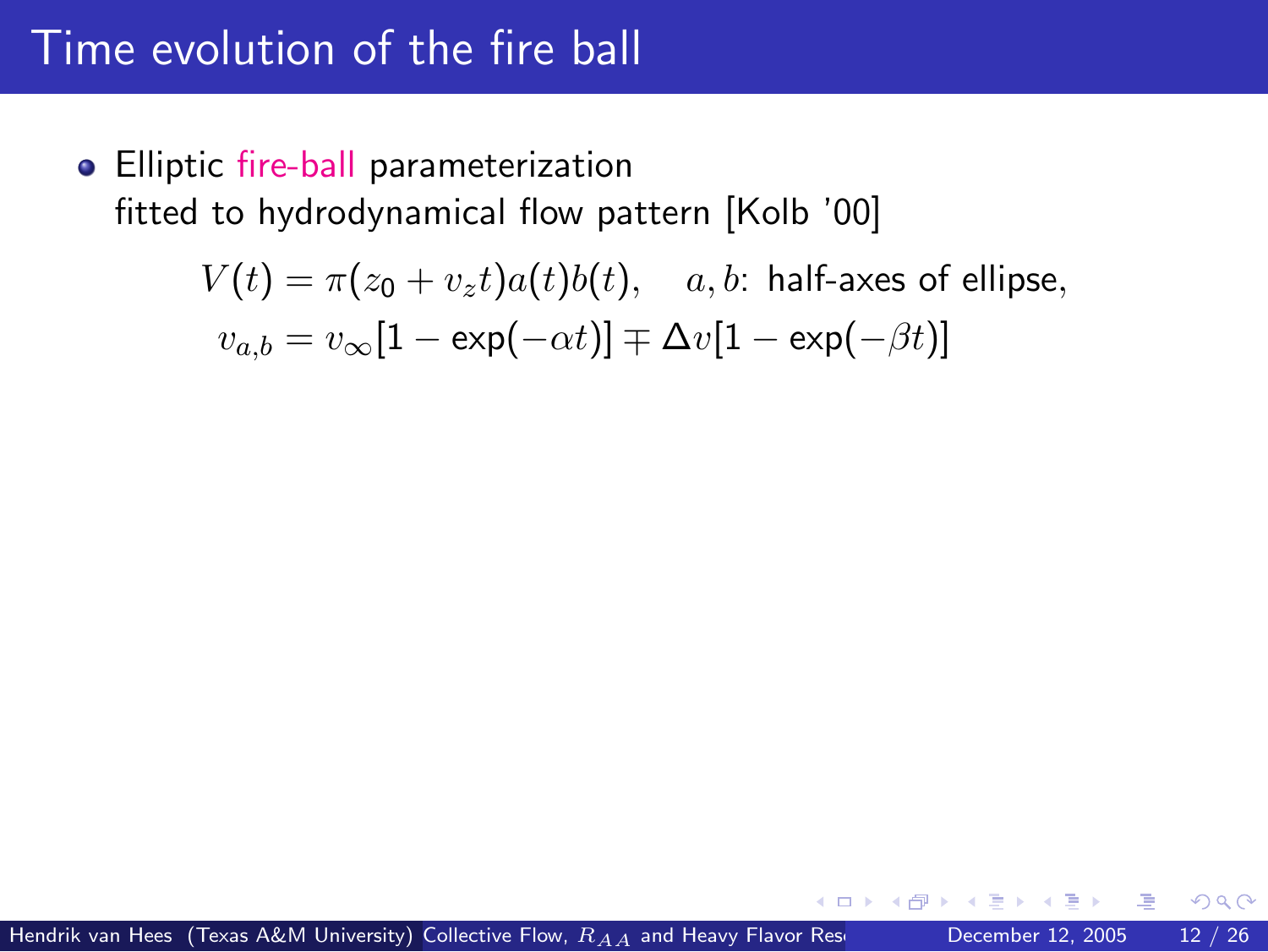### Time evolution of the fire ball

• Elliptic fire-ball parameterization fitted to hydrodynamical flow pattern [Kolb '00]

$$
V(t) = \pi(z_0 + v_z t)a(t)b(t), \quad a, b: \text{ half-axes of ellipse,}
$$
  

$$
v_{a,b} = v_{\infty}[1 - \exp(-\alpha t)] \mp \Delta v[1 - \exp(-\beta t)]
$$

- **•** Isentropic expansion:  $S =$  const (fixed from  $N_{ch}$ )
- **QGP** Equation of state:

<span id="page-16-0"></span>
$$
s = \frac{S}{V(t)} = \frac{4\pi^2}{90}T^3(16 + 10.5n_f^*), \quad n_f^* = 2.5
$$

- obtain  $T(t) \Rightarrow A(t,p)$ ,  $B_0(t,p)$  and  $B_1 = TEA$
- for semicentral collisions ( $b = 7$  fm):  $T_0 = 340$  MeV. QGP lifetime  $\simeq$  5 fm/c.
- **•** simulate FP equation as relativistic Langev[in](#page-15-0) [pro](#page-17-0)[c](#page-14-0)[e](#page-15-0)[s](#page-17-0)s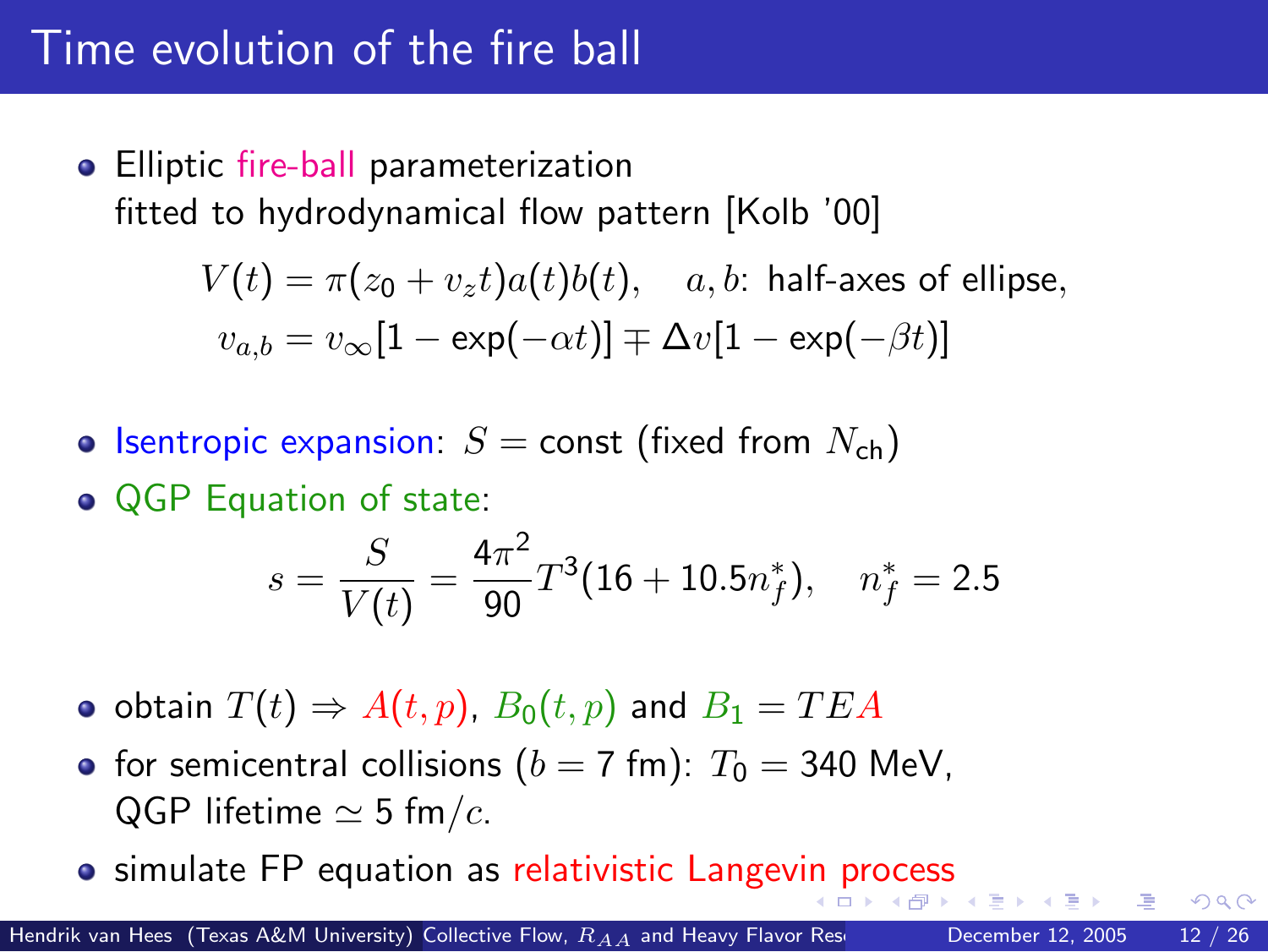### Initial conditions

- need initial  $p_T$ -spectra of charm and bottom quarks
	- (modified) PYTHIA to describe exp. D meson spectra, assuming  $\delta$ -function fragmentation
	- exp. non-photonic single- $e^\pm$  spectra: Fix bottom/charm ratio

<span id="page-17-0"></span>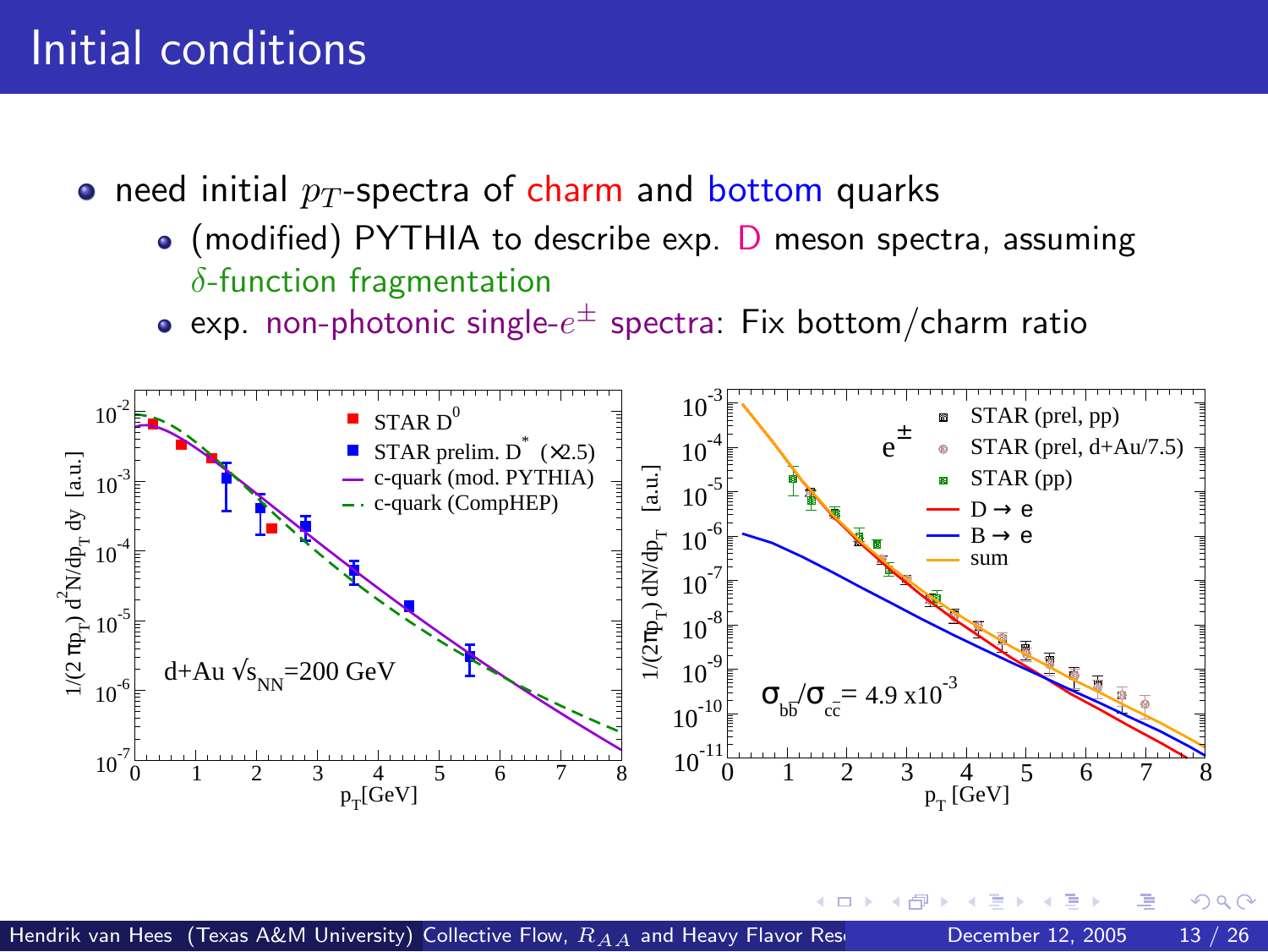### Spectra and elliptic flow for heavy quarks



**•** Fireball parametrization consistent with hydro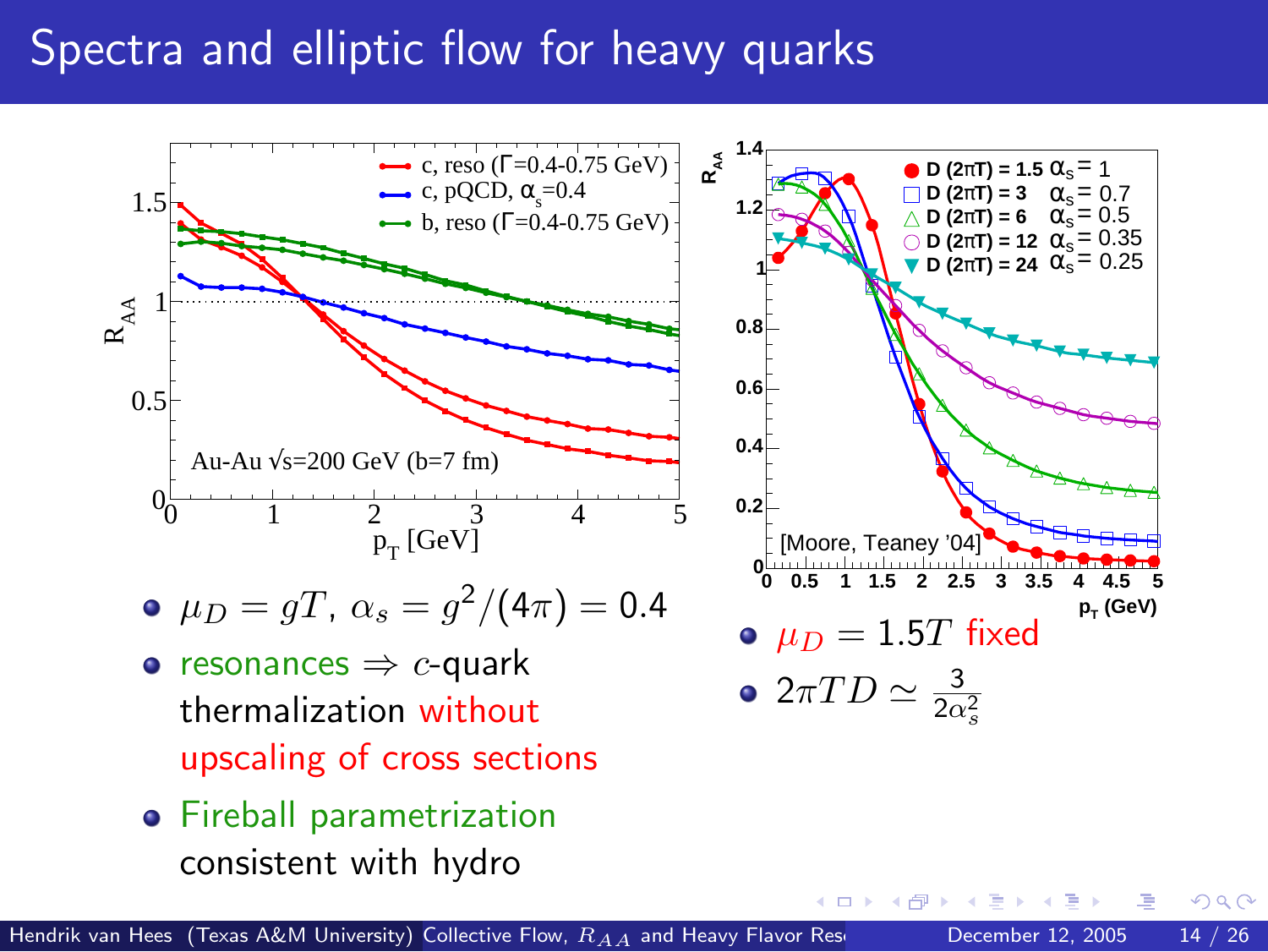### Spectra and elliptic flow for heavy quarks

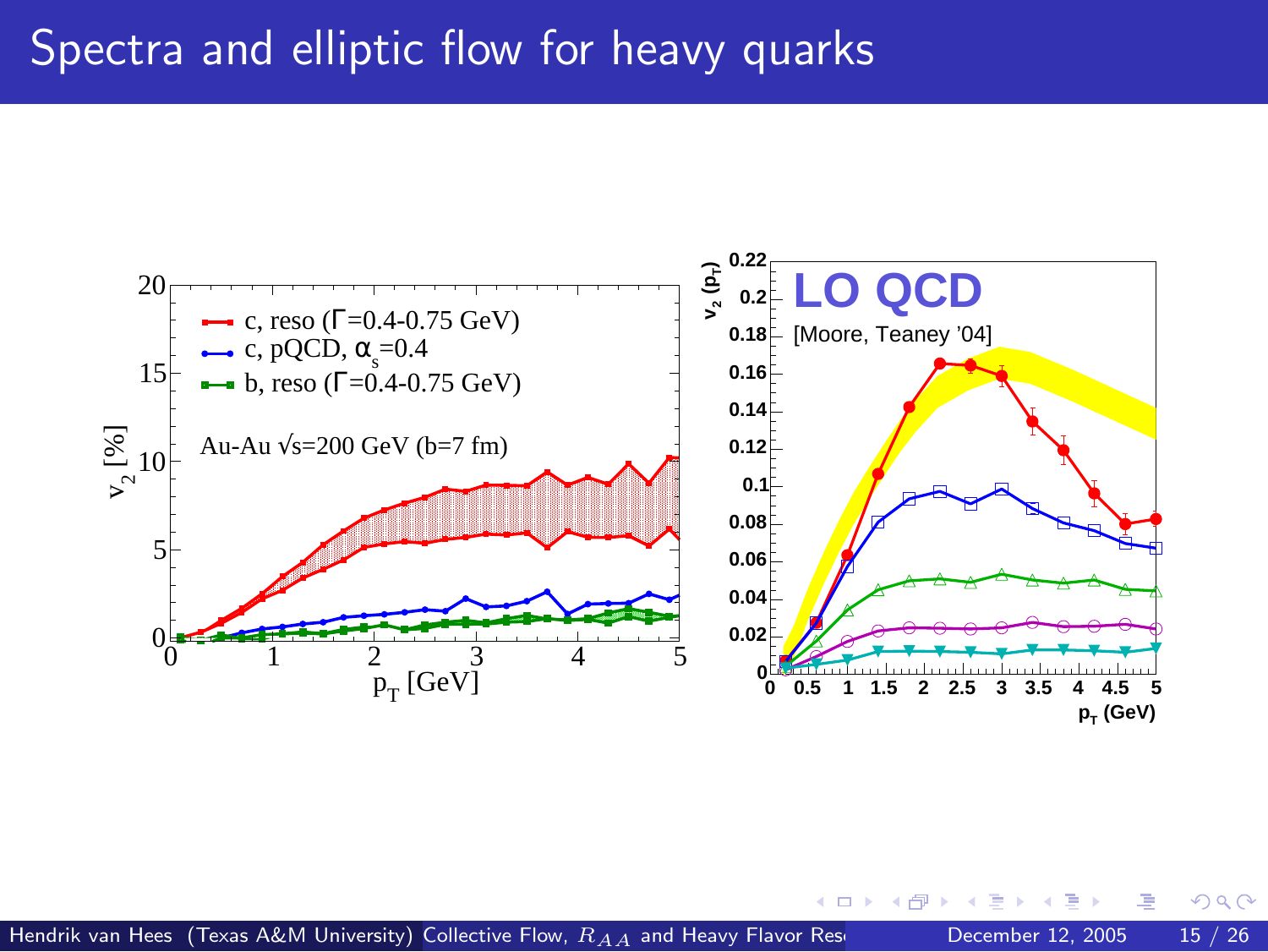# Observables:  $p_T$ -spectra  $(R_{AA})$ ,  $v_2$

- Hadronization: Coalescence with light quarks (fixed before [Greco et al 03])  $+$  fragmentation  $(c\bar{c},\,b\bar{b}% )\,$  conserved)
- $\bullet$  single electrons from decay of  $D$  and  $B$ -mesons

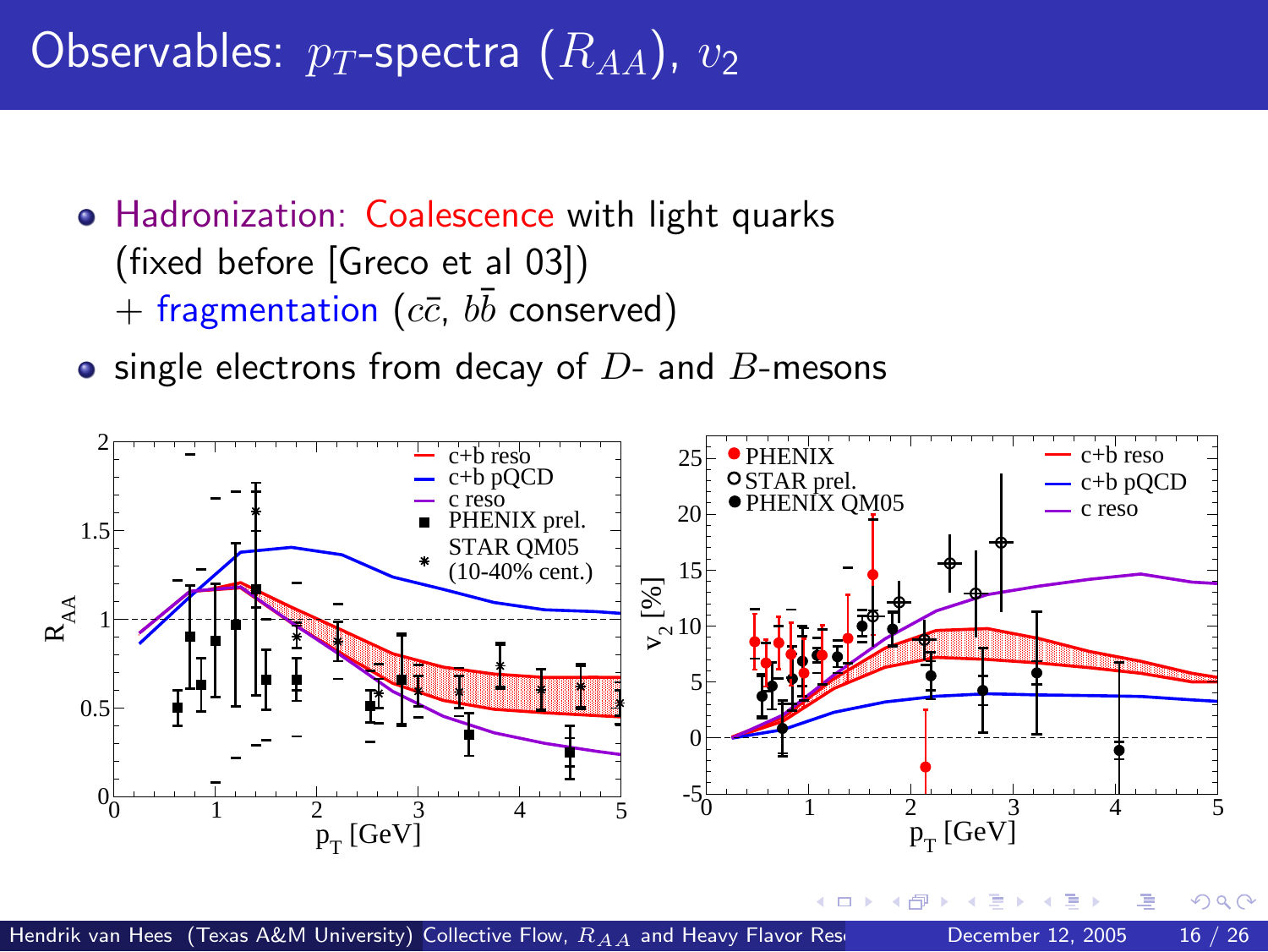## Observables:  $p_T$ -spectra  $(R_{AA})$ ,  $v_2$

#### Hadronization: Fragmentation only

 $\bullet$  single electrons from decay of  $D$ - and  $B$ -mesons



 $\blacksquare$ 

 $QQ$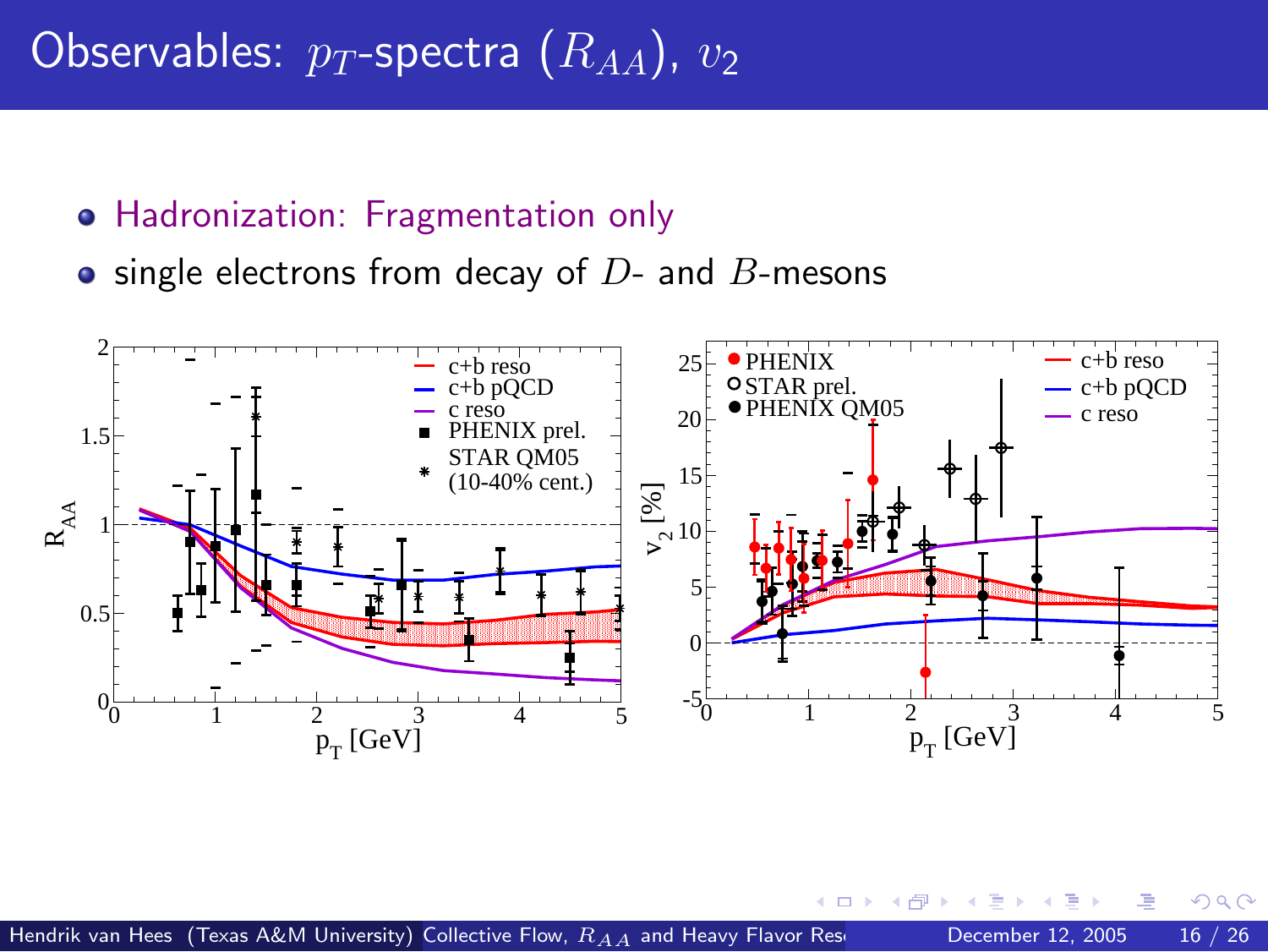## Conclusions and Outlook I

- Assumption: survival of resonances in the (s)QGP
- nonperturbative re-interactions of heavy quarks in QGP
- Observables via Langevin approach and coalescence+fragmentation
	- Elastic resonance scattering  $\Rightarrow R^{(c)}_{AA} \simeq$  0.2,  $v_2^{(c)} \simeq$  0.1 without upscaling of cross sections
	- small effects on bottom quarks
	- Heavy-light quark coalescence enhances  $v_2^{(e)}$  and  $R_{AA}$  for  $p_T \simeq$  2 GeV

<span id="page-22-0"></span>つひひ

- bottom dominates for  $p_T > 3.5$  GeV  $\Rightarrow$  reduced suppression,  $v_2^{(e)}$
- For details, see: HvH, R. Rapp, Phys. Rev. C 71, 034907 (2005) [nucl-th/0412015],

HvH, V. Greco, R. Rapp [nucl-th/0508055,hep-ph/0510050]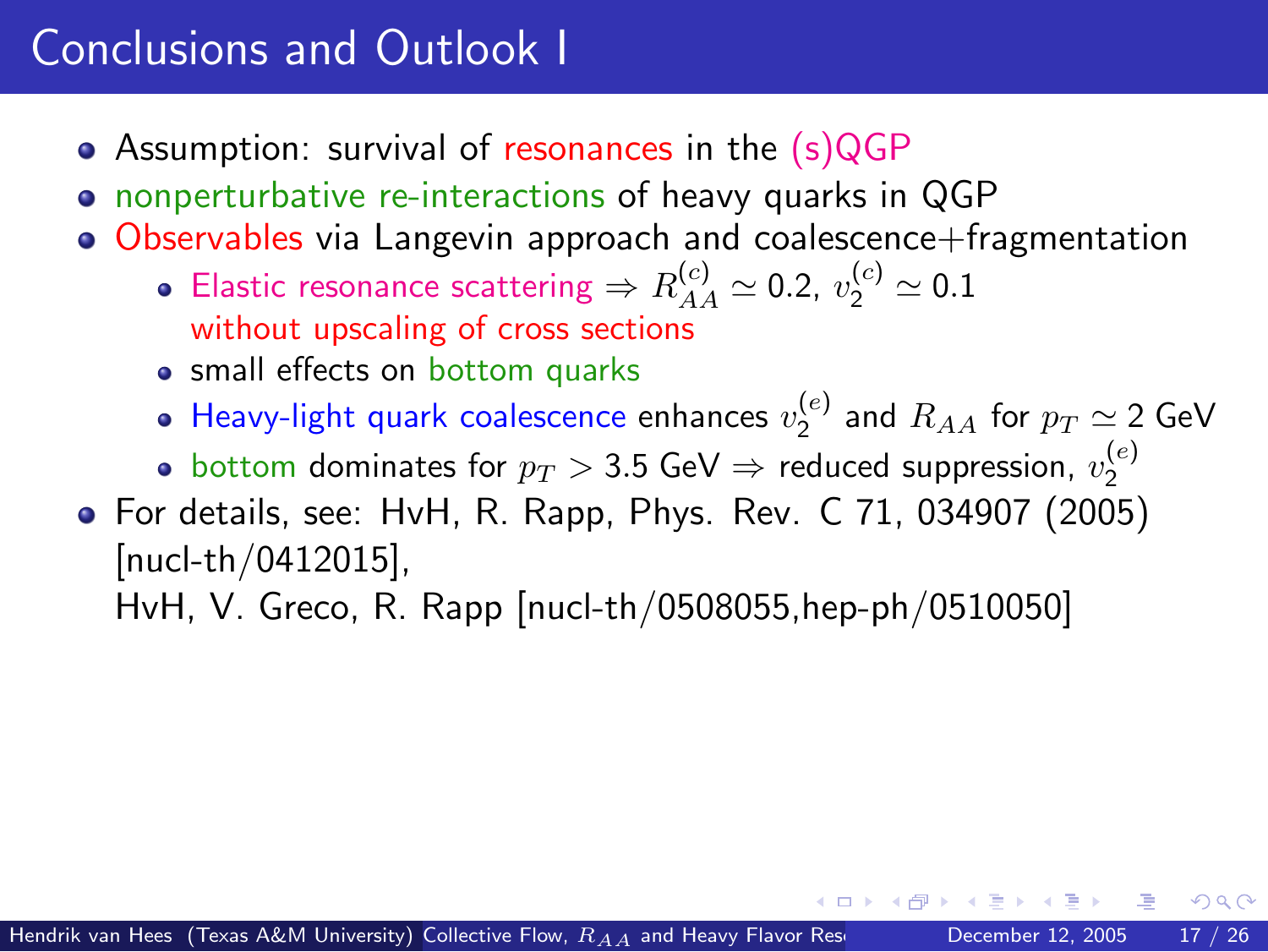# Conclusions and Outlook I

- Assumption: survival of resonances in the (s)QGP
- nonperturbative re-interactions of heavy quarks in QGP
- Observables via Langevin approach and coalescence+fragmentation
	- Elastic resonance scattering  $\Rightarrow R^{(c)}_{AA} \simeq$  0.2,  $v_2^{(c)} \simeq$  0.1 without upscaling of cross sections
	- small effects on bottom quarks
	- Heavy-light quark coalescence enhances  $v_2^{(e)}$  and  $R_{AA}$  for  $p_T \simeq$  2 GeV
	- bottom dominates for  $p_T > 3.5$  GeV  $\Rightarrow$  reduced suppression,  $v_2^{(e)}$
- For details, see: HvH, R. Rapp, Phys. Rev. C 71, 034907 (2005) [nucl-th/0412015],

HvH, V. Greco, R. Rapp [nucl-th/0508055,hep-ph/0510050]

- **•** Further investigations
	- improved (softer) fragmentation
	- **•** better control of coalescence/fragmentation ratio
	- implementation of gluon-radiation processes
	- quantitative consequences for quarkonia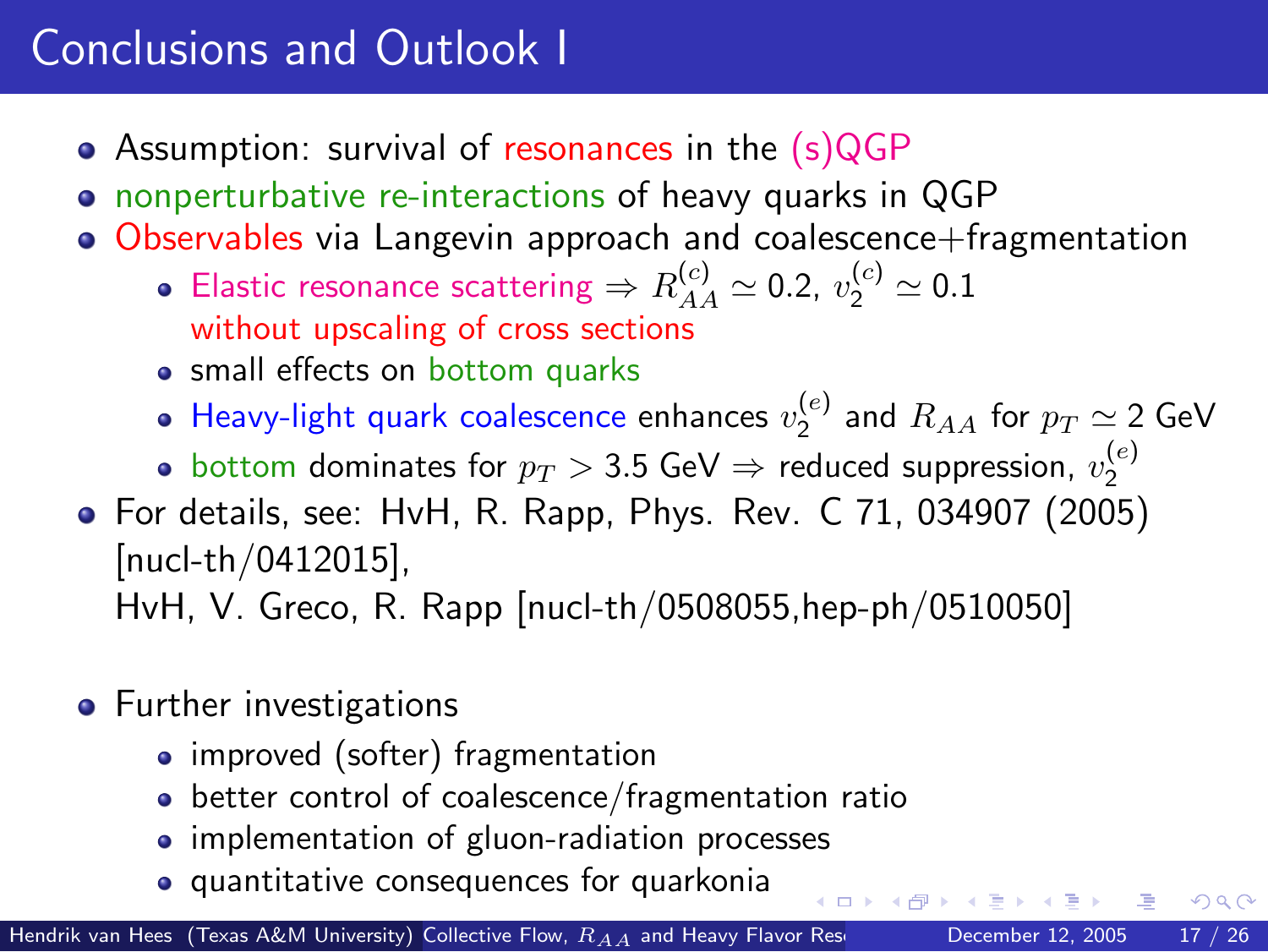### Bottomonia at RHIC

#### **Motivation**

Matsui & Satz (1986):

Quarkonia suppression due to colour screening as signature of QGP in heavy-ion collisions

<span id="page-24-0"></span>• sQGP: from IQCD  $Q\bar{Q}$  resonances survive at  $T > T_c$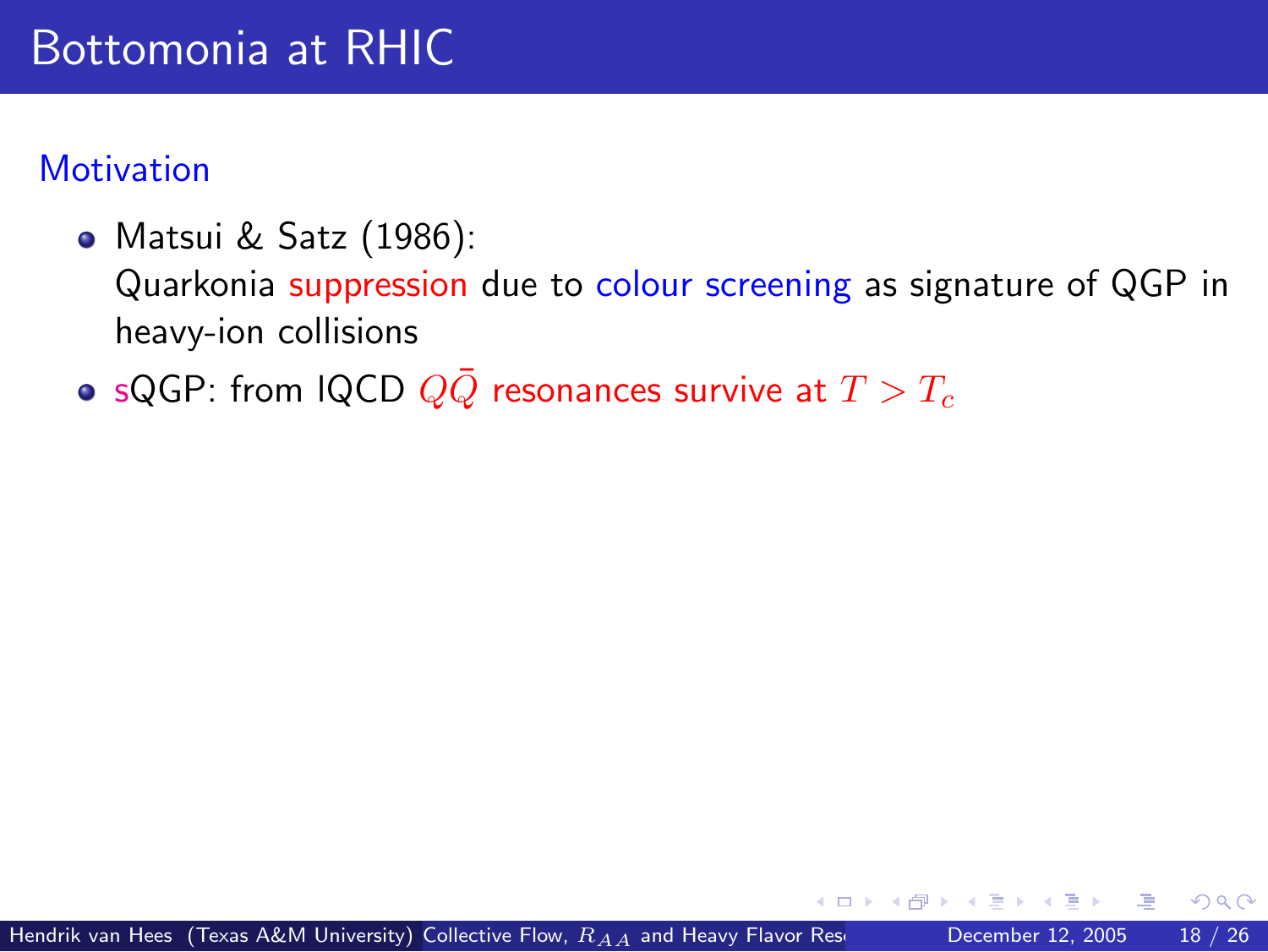## Bottomonia at RHIC

#### **Motivation**

Matsui & Satz (1986):

Quarkonia suppression due to colour screening as signature of QGP in heavy-ion collisions

• sQGP: from IQCD  $Q\bar{Q}$  resonances survive at  $T > T_c$ 

\n- • 
$$
J/\psi
$$
 and  $\eta_c$  "melt" at  $T_{\text{diss}}^{(J/\psi)} \simeq 2T_c$
\n- •  $T_{\text{diss}}^{\Upsilon} \simeq 4T_c$
\n

Resonances facilitate secondary regeneration of quarkonia in QGP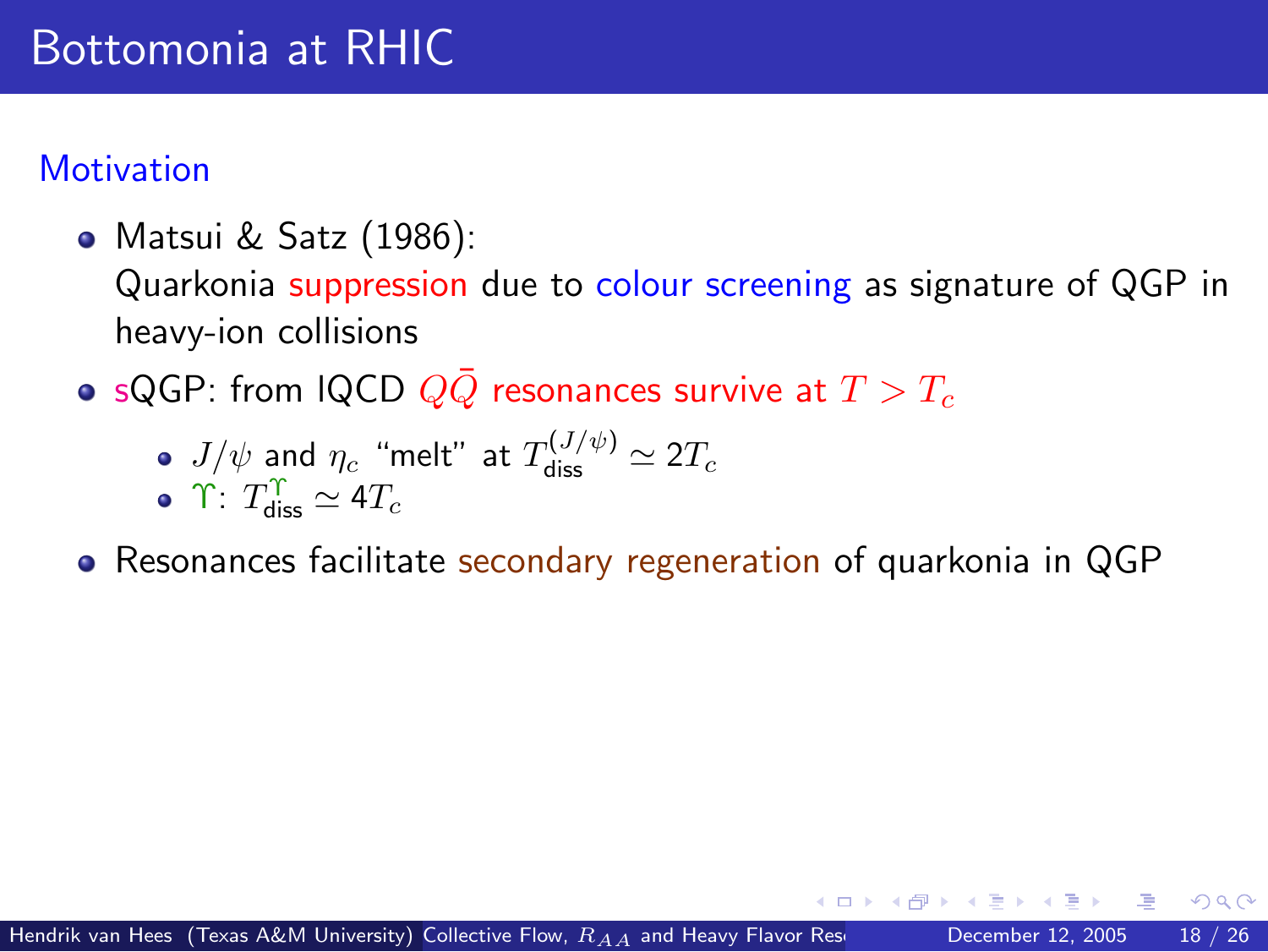#### **Motivation**

Matsui & Satz (1986):

Quarkonia suppression due to colour screening as signature of QGP in heavy-ion collisions

• sQGP: from IQCD  $Q\bar{Q}$  resonances survive at  $T > T_c$ 

\n- $$
J/\psi
$$
 and  $\eta_c$  "melt" at  $T_{\text{diss}}^{(J/\psi)} \simeq 2T_c$
\n- $\Upsilon$ :  $T_{\text{diss}}^{\Upsilon} \simeq 4T_c$
\n

- Resonances facilitate secondary regeneration of quarkonia in QGP
- $c\bar{c}$  recombination substantial part of final  $J/\psi$  yield at RHIC [Braun-Munzinger et al 01, Thews et al 01, Grandchamp, Rapp 01]
- $\bullet$  J/ $\psi$  suppression dominant at SPS
- **Bottomonium at RHIC?** similar to Charmonium at SPS?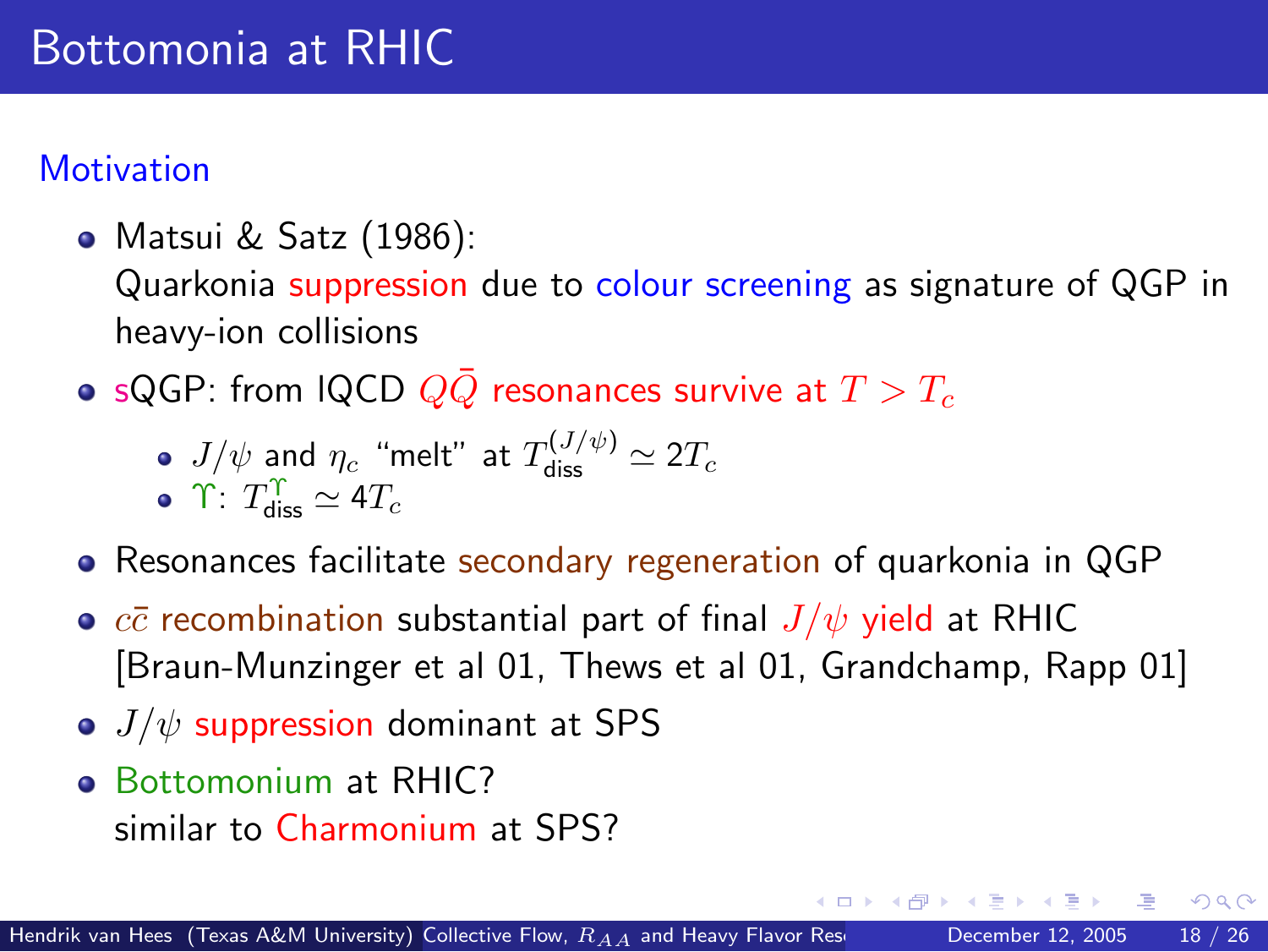### Dissociation Cross Sections

- Need Dissociation Cross Sections to evaluate Υ yield
- Usual mechanism: Gluo dissociation (in dipole approximation)
- Problem: becomes inefficient for loosely bound states



<span id="page-27-0"></span> $\bullet$   $\epsilon_Y(T)$  from Schrödinger eq. with screened Cornell potential [Karsch, Mehr, Satz 88]

Hendrik van Hees (Texas A&M University) Collective Flow,  $R_{A,A}$  [and Heavy Flavor Rescattering](#page-0-0) December 12, 2005 19 / 26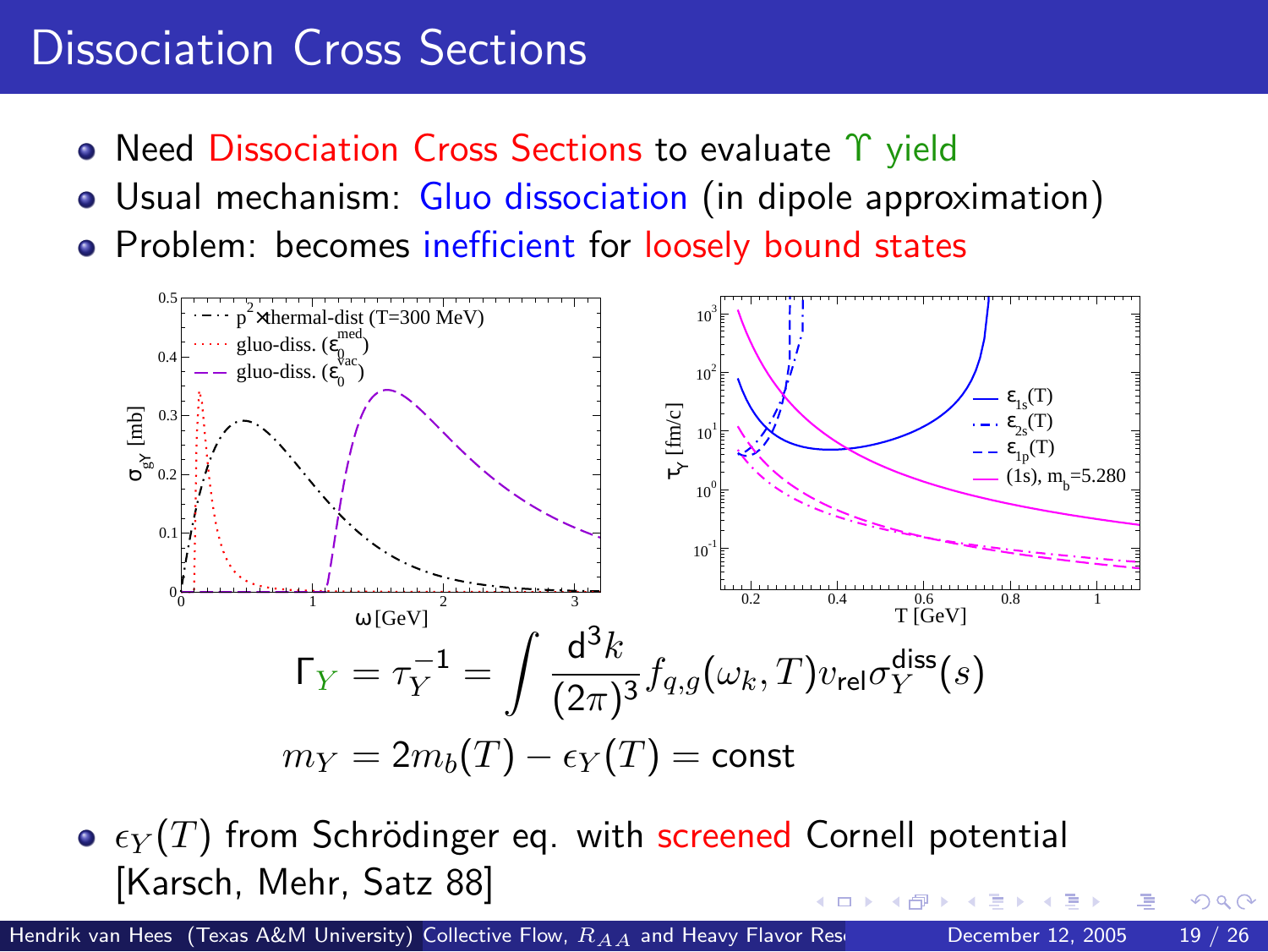## Dissociation Cross Sections

**•** breakup mechanism for loosely bound states: quasifree dissociation



 $\Omega$ 

• use LO pQCD cross sections for elastic scattering [Combridge 79]



• Color screening reduces Υ lifetime by factor of 10!

Hendrik van Hees (Texas A&M University) Collective Flow,  $R_{AA}$  [and Heavy Flavor Rescattering](#page-0-0) December 12, 2005 20 / 26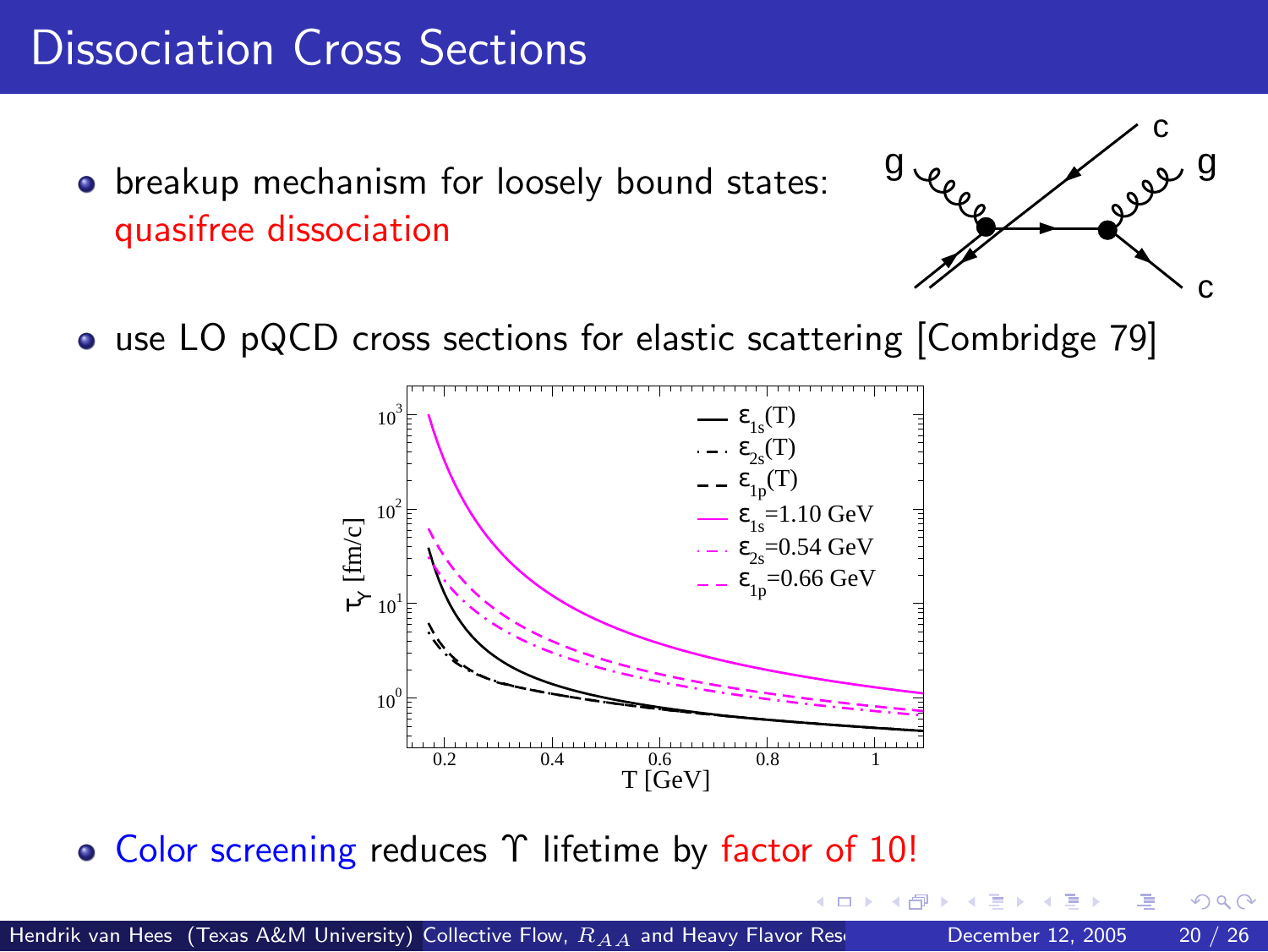• Rate Equation (detailed balance!)

$$
\frac{\mathrm{d}N_Y}{\mathrm{d}t} = -\Gamma_Y \left[ \underbrace{N_Y}_{\text{loss}} - \underbrace{N_Y^{\text{(eq)}}}_{\text{gain}} \right]
$$

Fugacities for  $b\bar{b}$ -pair number conservation

$$
N_{b\bar{b}} = \frac{1}{2}\gamma_b N_{\text{open}} \frac{I_1(\gamma_b N_{\text{open}})}{I_0(\gamma_b N_{\text{open}})} + \gamma_b^2 N_{\text{hidden}}
$$

<span id="page-29-0"></span>つひひ

• Initial conditions from hard production only  $(m_b \gg T_0)$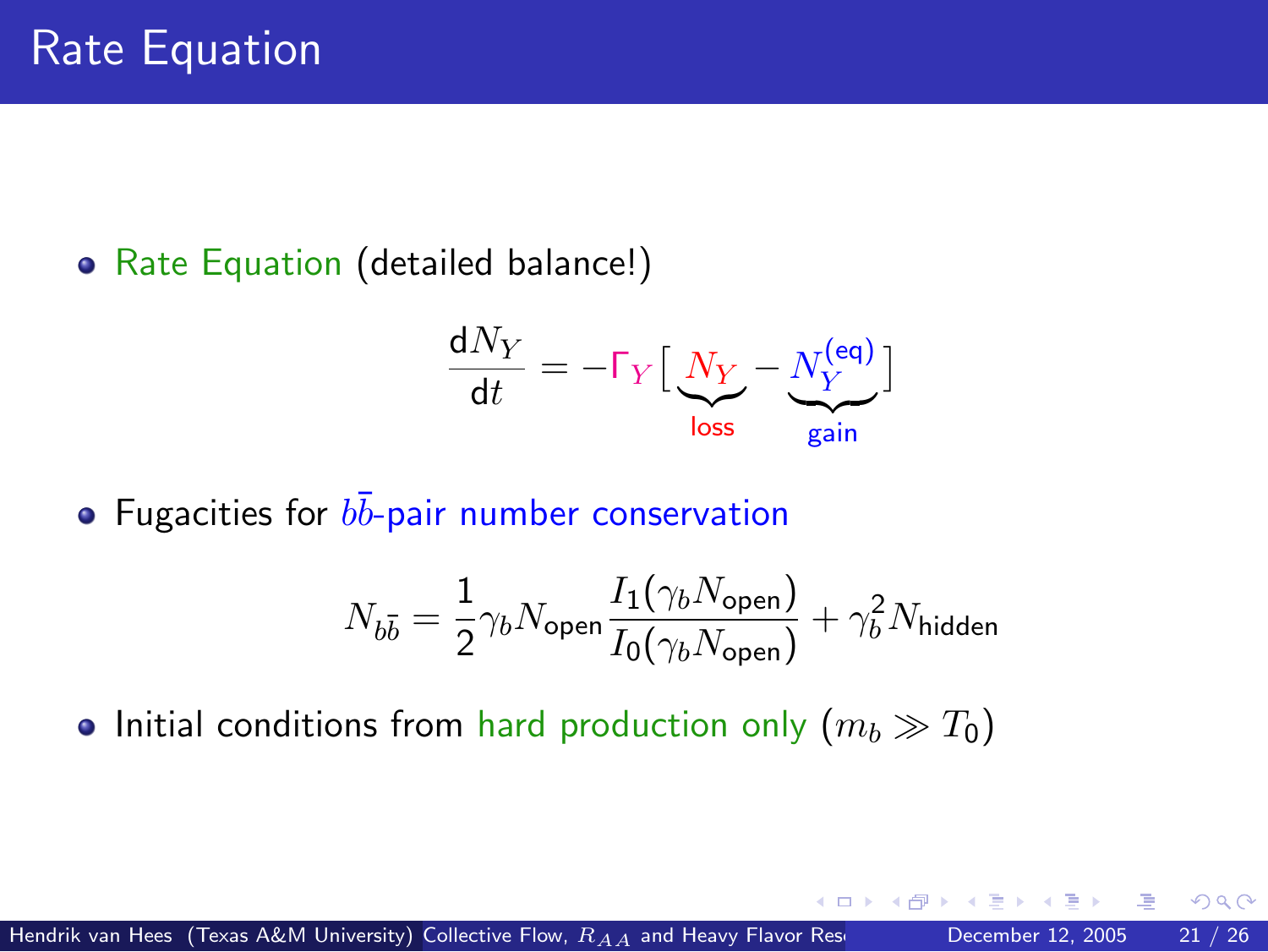# $\Upsilon$  vs.  $J/\psi$  at



• Suppression prevalent effect

- color screening in QGP
- <span id="page-30-0"></span>**•** suppression of higher bottomonia and feeddown to  $\Upsilon$
- with vacuum  $\gamma$ : thermal suppression for  $\gamma$  negligible magnitude of suppression sensitive to color screening
- $\bullet$   $J/\psi$ : yield dominated by regeneration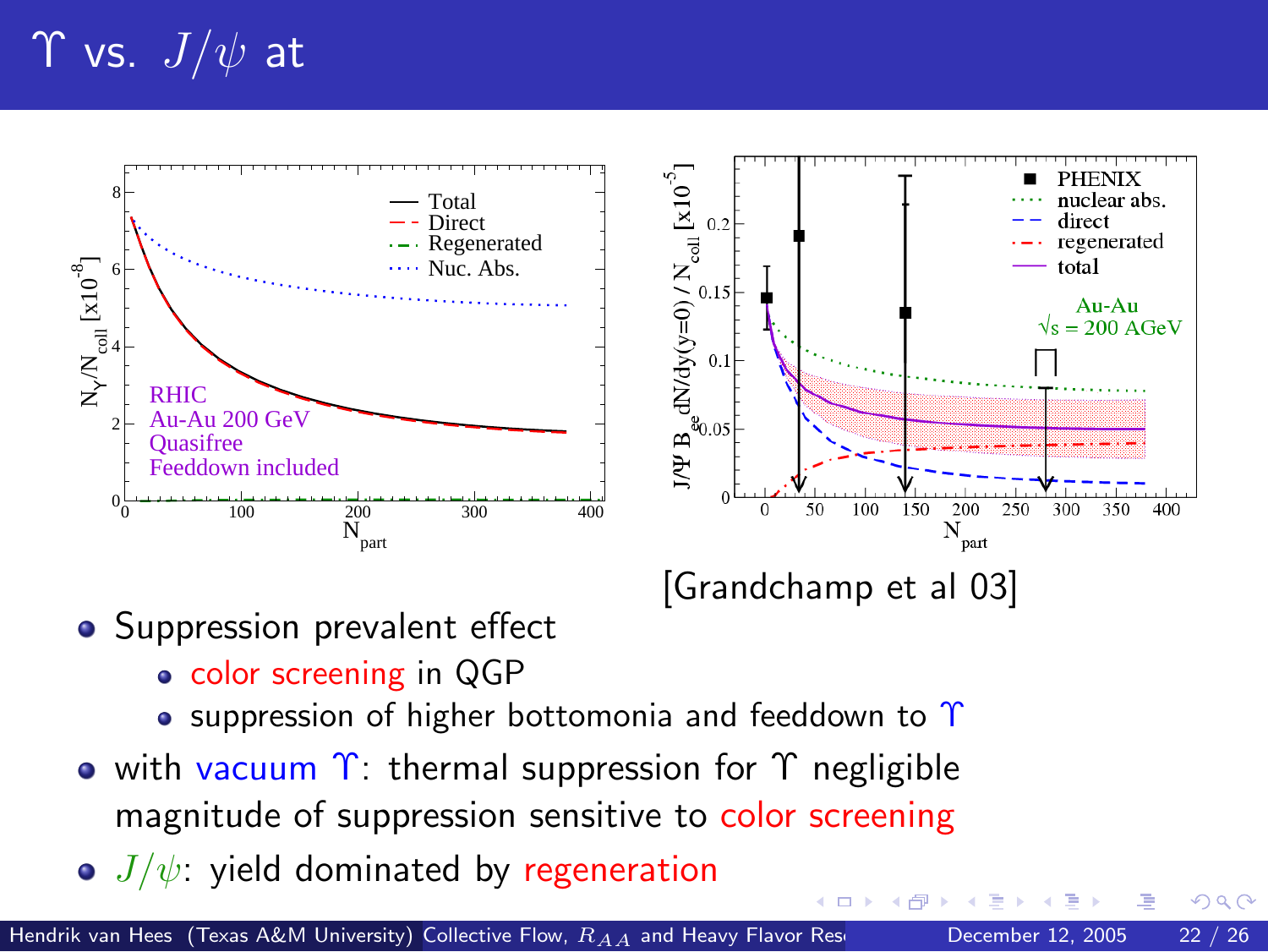- **·** rate-equation approach to evaluate Υ abundances
- Suppression predominant effect at RHIC (and LHC)
- At LHC: substantial fraction of total Υ yield due to regeneration
- Color screening main microscopic mechanism for suppression
- <span id="page-31-0"></span>For details see: L. Grandchamp, , S. Lumpkins, D. Sun, HvH., R. Rapp [ hep-ph/0507314]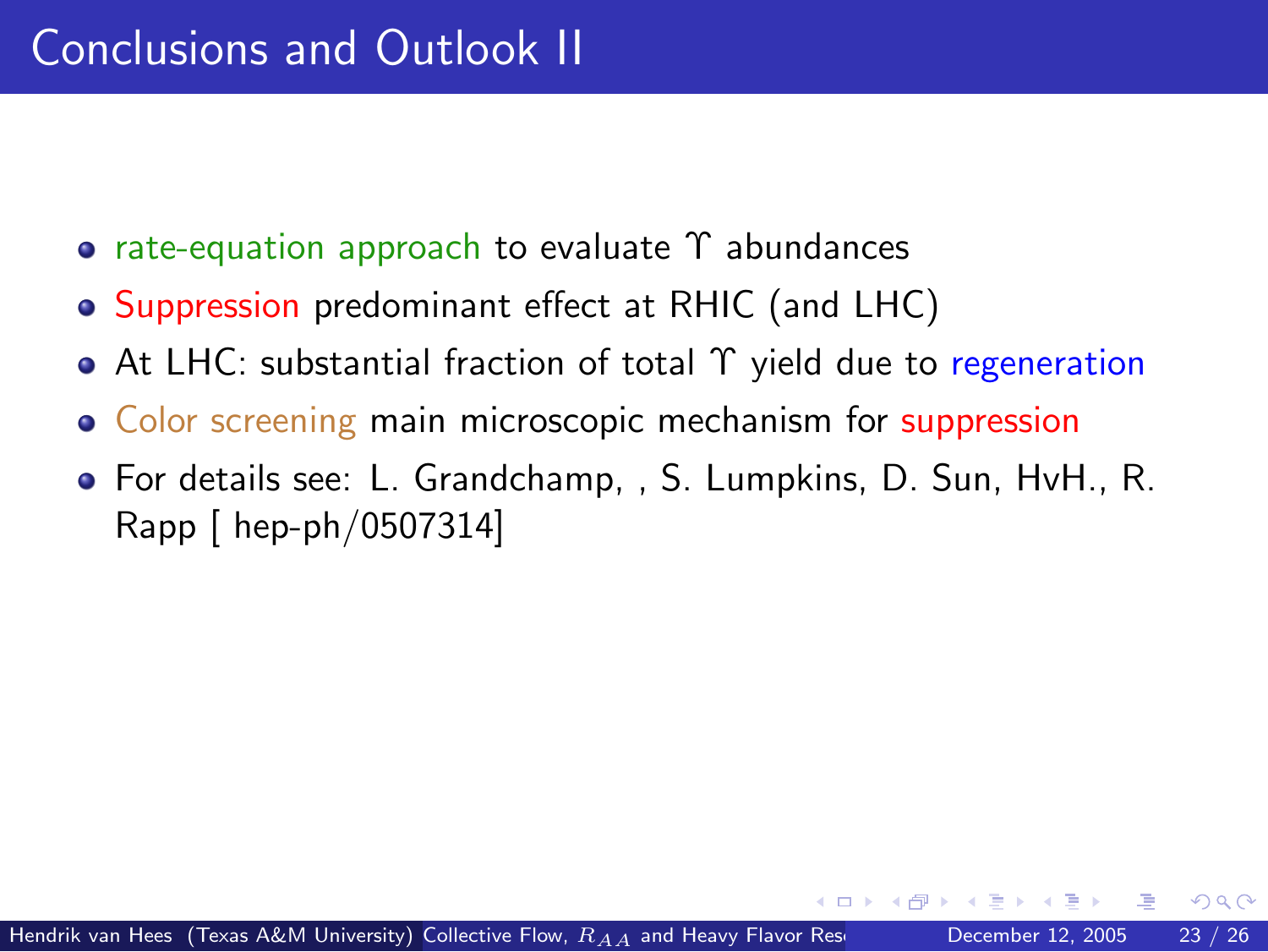- **·** rate-equation approach to evaluate Υ abundances
- Suppression predominant effect at RHIC (and LHC)
- At LHC: substantial fraction of total Υ yield due to regeneration
- Color screening main microscopic mechanism for suppression
- For details see: L. Grandchamp, , S. Lumpkins, D. Sun, HvH., R. Rapp [ hep-ph/0507314]
- **•** Future work
	- more microscopic approach for dissociation-regeneration processes

•  $p_T$  spectra  $(v_2)$  for bottomonia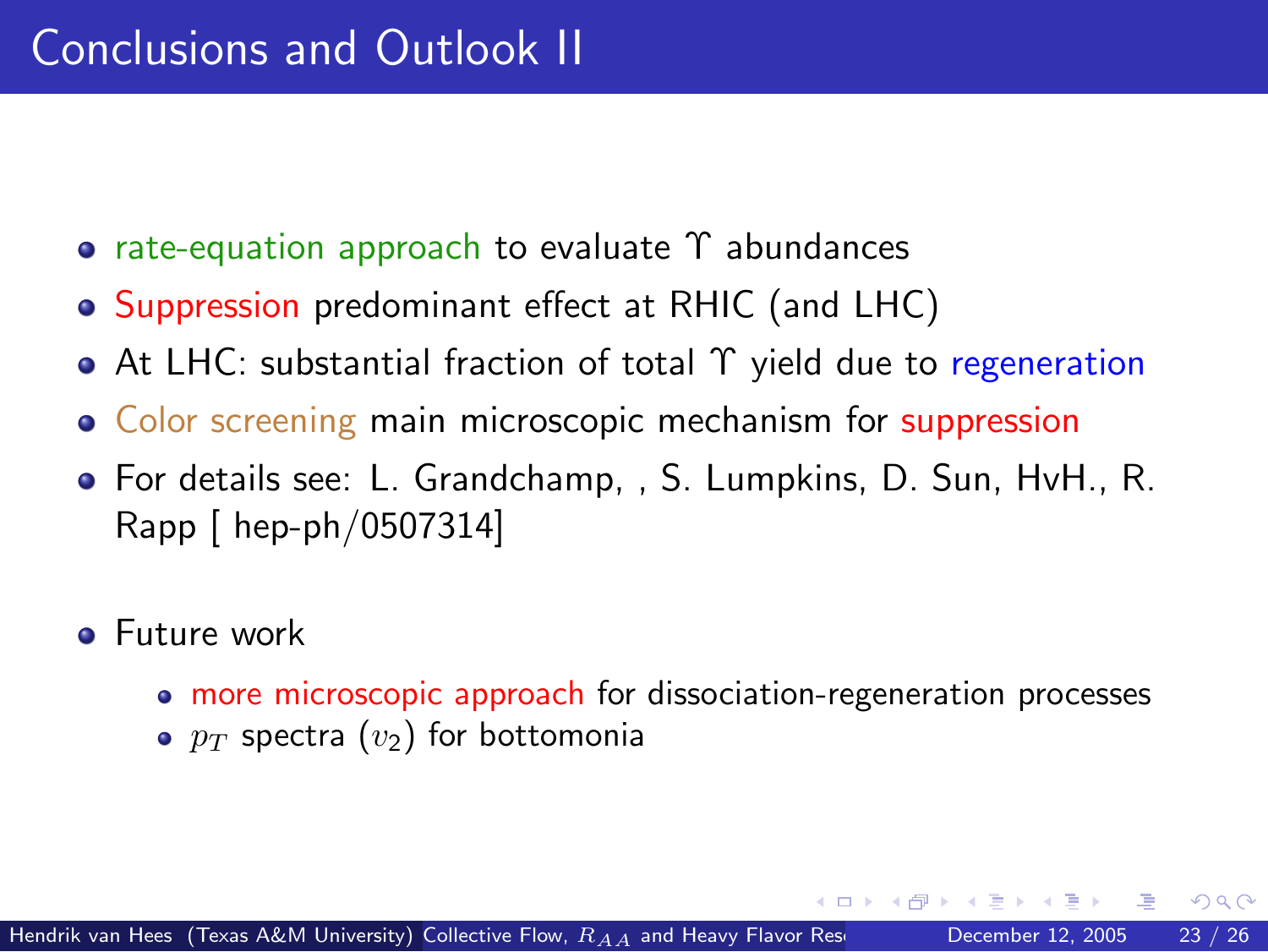## Backup Slides

- **Central Collisions**
- $\bullet$  single electrons from decay of  $D$  and  $B$ -mesons
- **e** Hadronization:  $Coalescence + fragmentation$ 0 1 2 3 4 5<br>P<sub>T</sub> [GeV]  $0<sub>0</sub>$ 0.5  $1$   $-$ 1.5  $2 \rightarrow$  PHENIX prel (0-10%)  $R_{AA}$  $-$  c+b reso  $-$  c+b pQCD<br> $-$  c reso Au-Au  $\sqrt{s}$ =200 GeV (central)  $\blacklozenge$  STAR prel (0-20%) **e** Hadronization: Fragmentation only 0 1 2 3 4 5  $p_T^{\phantom{\dagger}}$  [GeV]  $0_{\alpha}$ 0.5  $1 - 5$ 1.5  $2\Box$  $R_{\rm AA}$  $-$  c+b reso  $-$  c+b pQCD  $-$  c reso Au-Au  $\sqrt{s}$ =200 GeV (central) PHENIX prel (0-10%)  $\blacklozenge$  STAR prel (0-20%)

€⊡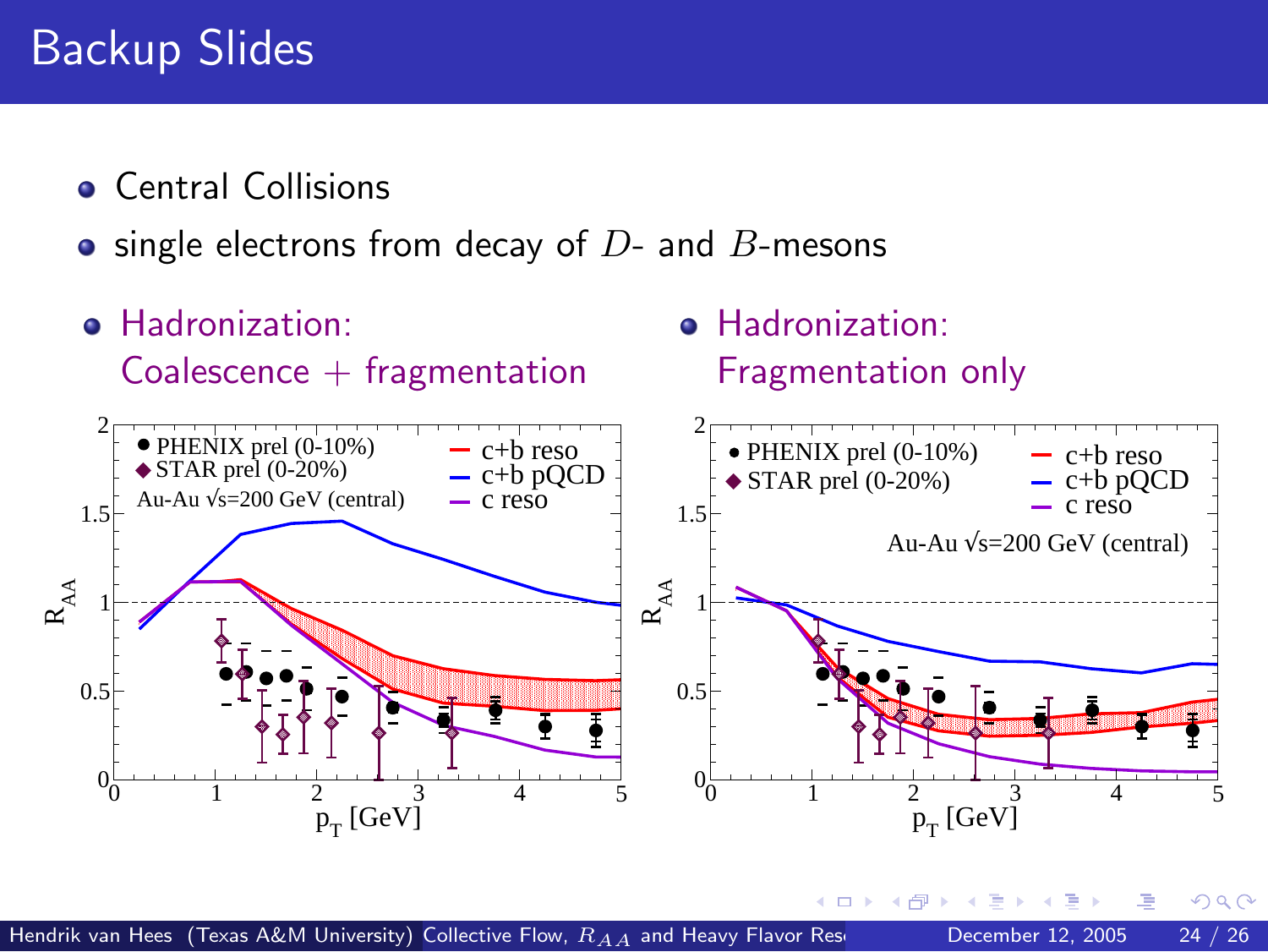# Observables:  $p_T$ -spectra  $(R_{AA})$ ,  $v_2$

- **Hadronization: 0.5Coalescence** 
	- $+$  fragmentation  $(c\bar{c},\,b\bar{b}% )\,$  conserved)
- $\bullet$  single electrons from decay of  $D$  and  $B$ -mesons



 $299$